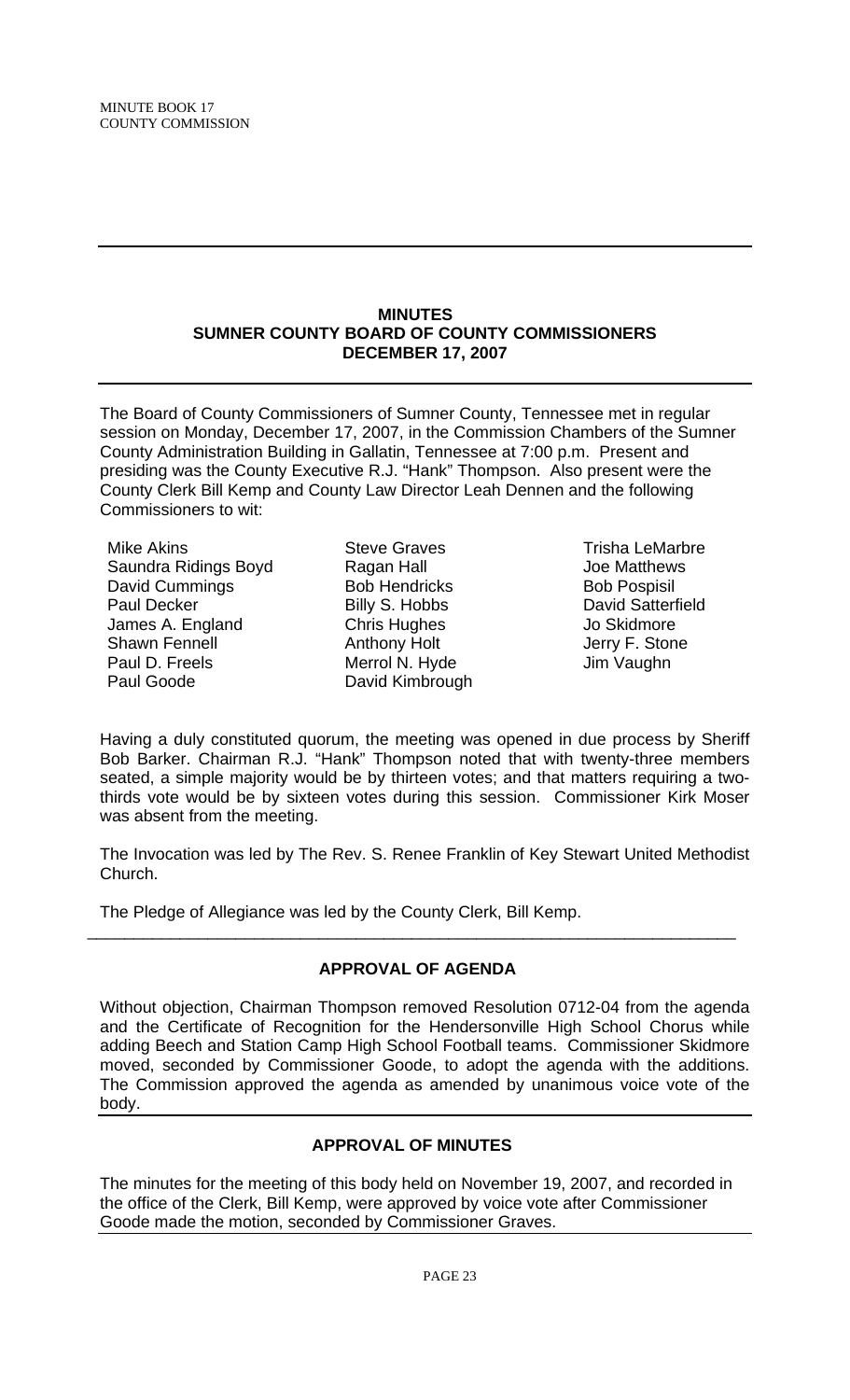## **RECOGNITION OF THE PUBLIC**

Chairman Thompson opened the floor to allow the public to speak concerning any matter on the agenda. With no one wishing to speak, recognition of the public was closed.

# **REPORT OF THE CHAIR**

\_\_\_\_\_\_\_\_\_\_\_\_\_\_\_\_\_\_\_\_\_\_\_\_\_\_\_\_\_\_\_\_\_\_\_\_\_\_\_\_\_\_\_\_\_\_\_\_\_\_\_\_\_\_\_\_\_\_\_\_\_\_\_\_\_\_\_\_\_

Commissioner Decker read the following resolution into the record:

## **A RESOLUTION HONORING THE HENDERSONVILLE HIGH SCHOOL BAND**

 **WHEREAS,** the Hendersonville High School Band recently completed its competitive marching band season at the Music City Invitational where it received Excellent ratings for band, percussion, guard and field commander; and

**WHEREAS,** the Hendersonville High School Band also won a Superior Rating at the MTSBOA Marching Festival, was awarded second place in its class at the Lebanon Blue Devil Invitational along with superior awards for guard and percussion and a "Distinguished" rating at Hopkinsville High School's KMEA Marching Contest; and

 **WHEREAS,** the Hendersonville High School Band has practiced hard, strived for perfection and for their outstanding efforts have brought honor not only to themselves, but their school and this County.

**NOW, THEREFORE BE IT RESOLVED** by the Sumner County Board of County Commissioners meeting in regular session on this the 17th day of December, 2007 that this body does hereby congratulate the Hendersonville High School Band; and

**BE IT FURTHER RESOLVED** that this resolution is to be spread on the minutes of this body and a copy of this resolution is to be provided to the Hendersonville High School Band.

Upon motion of Commissioner Decker, seconded by Commissioner Hyde, the Commission approved the Certificate of Recognition honoring the Hendersonville High School Band.

\_\_\_\_\_\_\_\_\_\_\_\_\_\_\_\_\_\_\_\_\_\_\_\_\_\_\_\_\_\_\_\_\_\_\_\_\_\_\_\_\_\_\_\_\_\_\_\_\_\_\_\_\_\_\_\_\_\_\_\_\_\_\_\_\_\_\_\_\_

\_\_\_\_\_\_\_\_\_\_\_\_\_\_\_\_\_\_\_\_\_\_\_\_\_\_\_\_\_\_\_\_\_\_\_\_\_\_\_\_\_\_\_\_\_\_\_\_\_\_\_\_\_\_\_\_\_\_\_\_\_\_\_\_

Commissioner Hyde read the following resolution into the record:

#### **A RESOLUTION HONORING THE MERROL HYDE MAGNET HIGH SCHOOL CROSS COUNTRY TEAM**

 **WHEREAS,** the Merrol Hyde Magnet High School cross country team, led by Coach Shannon Reade, participated in the TSSAA State Cross Country meet on November 3, 2007 at Percy Priest Park in Nashville, Tennessee, and even though a small and relatively new school, placed 10<sup>th</sup> overall; and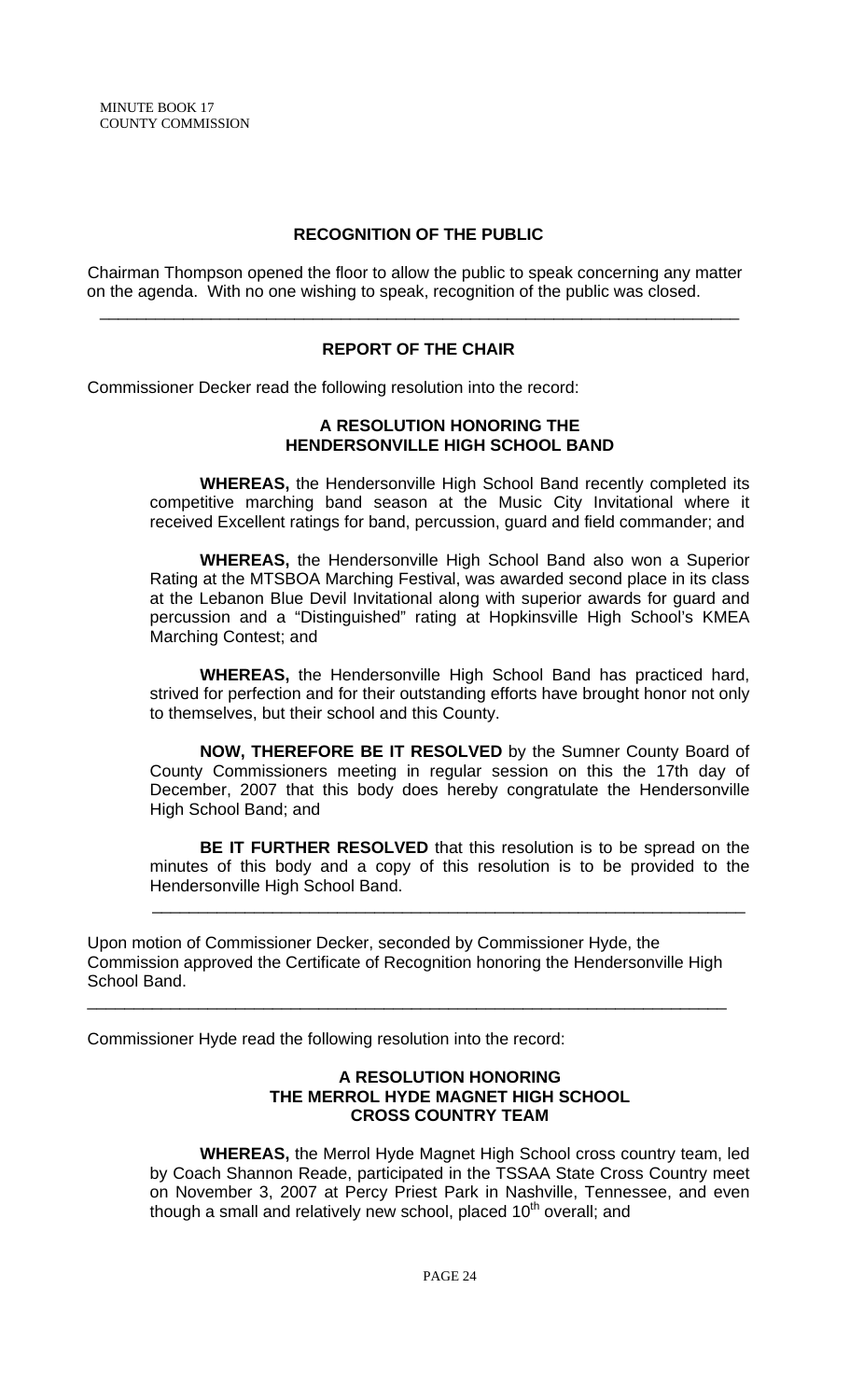**WHEREAS,** Will Thompson, Will Reade, Jordan Hall, John Strother, Hayden Marsh, Jonathan Malone, Sarah Thompson, Maggi Hume, and Sam Incorvia competed with pride and dignity and through their diligent efforts have demonstrated the benefits of hard work and dedication; and

 **WHEREAS,** Maggie Reade, Anastasia Gnyp, Christina England, P.J. Fogolin, and Cailin Harris also qualified to race at the state level; and

**WHEREAS,** the Merrol Hyde Magnet High School cross country team has practiced hard, strived for perfection and have brought honor not only to themselves, but their school and this County.

**NOW, THEREFORE, BE IT RESOLVED** by the Sumner County Board of County Commissioners meeting in regular session on this the 17th day of December, 2007 that this body does hereby congratulate Coach Shannon Reade and the Merrol Hyde Magnet High School cross country team; and

**BE IT FURTHER RESOLVED** that this resolution is to be spread on the minutes of this body and a copy of this resolution is to be provided to the Merrol Hyde Magnet High School cross country team.

\_\_\_\_\_\_\_\_\_\_\_\_\_\_\_\_\_\_\_\_\_\_\_\_\_\_\_\_\_\_\_\_\_\_\_\_\_\_\_\_\_\_\_\_\_\_\_\_\_\_\_\_\_\_\_\_\_\_\_\_\_\_\_\_

Upon motion of Commissioner Hyde, seconded by Commissioner Decker, the Commission approved the Certificate of Recognition honoring the cross country team.

Commissioner LeMarbre read the following resolution into the record:

# **A RESOLUTION HONORING THE BEECH HIGH SCHOOL BUCCANEERS FOOTBALL TEAM**

 **WHEREAS,** the Beech High School Buccaneers football team have completed their 2007 regular season of play in Region 6-4A; and

**WHEREAS,** the Beech High School Buccaneers football team led by Anthony Crabtree and Assistant Coaches Scott Murray, Kerry Jackson, Derrick Gregory, and Randy O'Bryan are to be commended for their influence and efforts in leading the Beech High School Buccaneers football team to a successful season and in so doing have made a positive impact on the lives of countless students; and

**WHEREAS,** Ben Higgens, John David Baites, Ronquez Beech, and Justin Allen were name as All Region Players; Cody Langston was honored as Most Versatile Player and Josh Martin was honored as the Most Valuable Kicker, and along with the other members of the team played with pride and spirit and through their diligent efforts have demonstrated the benefits of hard work and dedication and have brought positive recognition to themselves, their school and our county.

**NOW, THEREFORE BE IT RESOLVED** by the Sumner County Board of County Commissioners meeting in regular season on this the  $17<sup>th</sup>$  day of December, 2007 that this body does hereby commend the Beech High School Buccaneers football team for their fine season; and

**BE IT FURTHER RESOLVED** that this resolution is to be spread on the minutes of this body and the Clerk is to furnish a copy of this resolution to the Beech High School Buccaneers football team.

 $\overline{\phantom{a}}$  ,  $\overline{\phantom{a}}$  ,  $\overline{\phantom{a}}$  ,  $\overline{\phantom{a}}$  ,  $\overline{\phantom{a}}$  ,  $\overline{\phantom{a}}$  ,  $\overline{\phantom{a}}$  ,  $\overline{\phantom{a}}$  ,  $\overline{\phantom{a}}$  ,  $\overline{\phantom{a}}$  ,  $\overline{\phantom{a}}$  ,  $\overline{\phantom{a}}$  ,  $\overline{\phantom{a}}$  ,  $\overline{\phantom{a}}$  ,  $\overline{\phantom{a}}$  ,  $\overline{\phantom{a}}$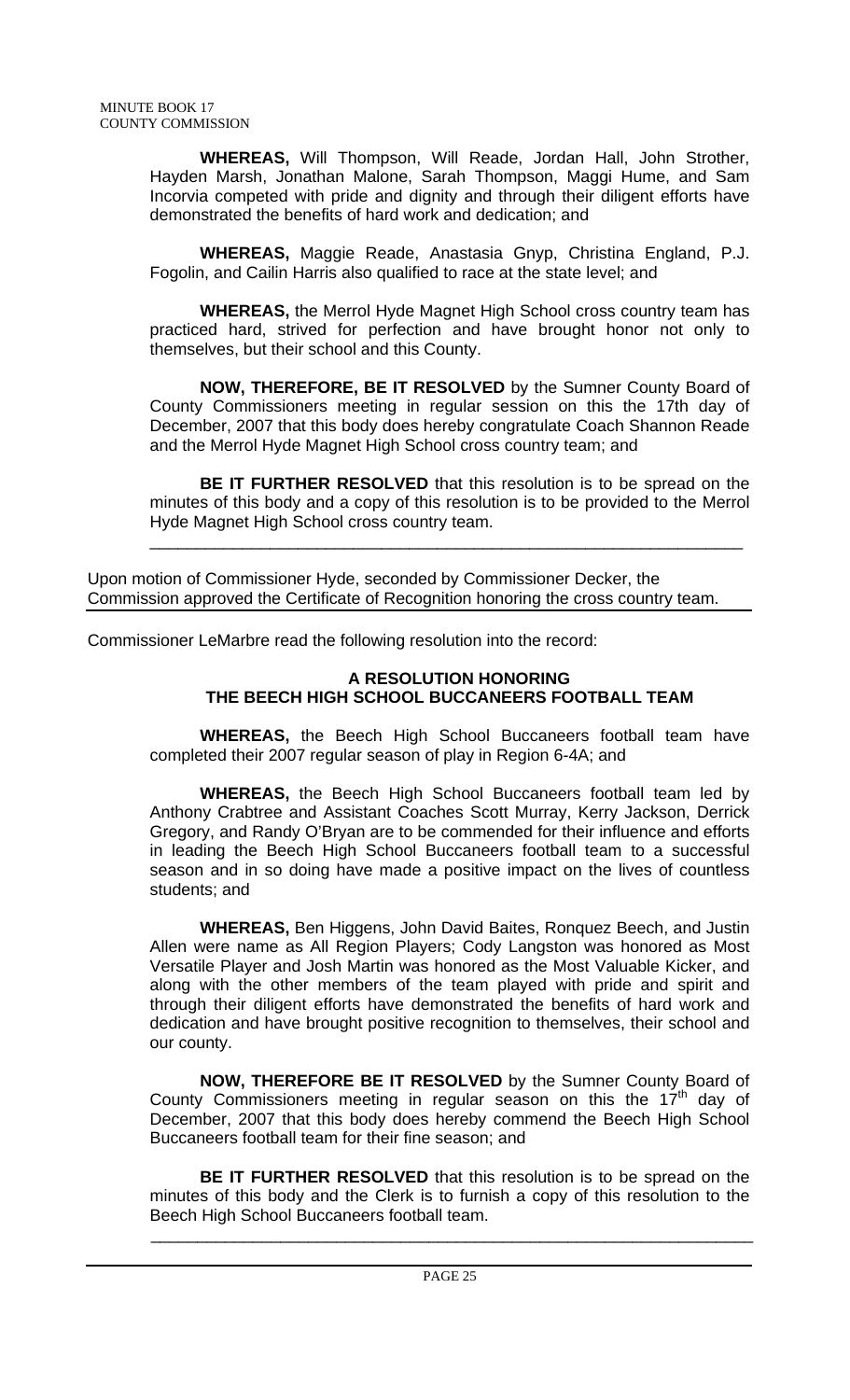Upon motion of Commissioner LeMarbre, seconded by Commissioner Matthews, the Commission approved the Certificate of Recognition honoring the Buccaneers football team.

Without objection the following resolution was deferred until next month:

## **A RESOLUTION HONORING THE STATION CAMP HIGH SCHOOL BISON FOOTBALL TEAM**

 **WHEREAS,** the 2007 Station Camp High School Bison football team led by Coach Shaun Hollinsworth and his coaching staff completed their football season in Region 4-3A progressing to the second round of the TSSAA State playoffs; and

**WHEREAS,** the Station Camp High School Bison football team led by the Region 4-3A Coach of the Year, Shaun Hollinsworth, and Assistant Coaches Alan Schoenbachler, Bryan Dupree, Brandon Smart, Billy Anderson, and Stephen Walker have made a positive impact on the lives of countless students and through their efforts have been an inspiration to others; and

**WHEREAS,** Region 4-3A named Mathew Johnson as the Offensive MVP; Garrett Gregory was honored as Defensive Back; L'Darius Moore was honored as Return Specialist, Jacob Barker was honored as Defensive Lineman. The 2007 Station Camp High School Bison football team has played with pride and spirit and has demonstrated the benefits of hard work and dedication and have brought honor to themselves, their school and our county.

**NOW, THEREFORE BE IT RESOLVED** by the Sumner County Board of County Commissioners meeting in regular session on this the  $17<sup>th</sup>$  day of December, 2007 that this body does hereby congratulate the 2007 Station Camp High School Bison football team for their fine season of play; and

**BE IT FURTHER RESOLVED** that this resolution is to be spread on the minutes of this body and the Clerk is to furnish a copy of this resolution to the 2007 Station Camp High School Bison football team.

\_\_\_\_\_\_\_\_\_\_\_\_\_\_\_\_\_\_\_\_\_\_\_\_\_\_\_\_\_\_\_\_\_\_\_\_\_\_\_\_\_\_\_\_\_\_\_\_\_\_\_\_\_\_\_\_\_\_\_\_\_\_\_\_

The public notice was as follows:

# **PUBLIC NOTICE**

There will be a public hearing before the Sumner County Commission on December 17, 2007, at 7:00 P.M. in the Sumner County Administration Building Commission Chambers located at 355 N. Belvedere Drive, Gallatin, TN.

Paul R. Webb and Christie R. Webb are requesting to have their property located on the corner of Harve Brown Road and New Highway 52, Westmoreland, TN., rezoned from Agricultural to Commercial 2 with a PUD overlay. Subject property contains 3.76 acres, is on Tax Map 29, Parcel 62.01; and is zoned Agricultural.

A copy of this request is on file in the Sumner County Planning Office which is located in Room 208 at the Sumner County Administration Building, 355 N. Belvedere Drive, Gallatin, TN.

Anyone having an interest, desiring to comment or ask questions concerning the request is invited to attend this meeting or call the Sumner County Planning Office at (615) 451-6097.

\_\_\_\_\_\_\_\_\_\_\_\_\_\_\_\_\_\_\_\_\_\_\_\_\_\_\_\_\_\_\_\_\_\_\_\_\_\_\_\_\_\_\_\_\_\_\_\_\_\_\_\_\_\_\_\_\_\_\_\_\_\_\_\_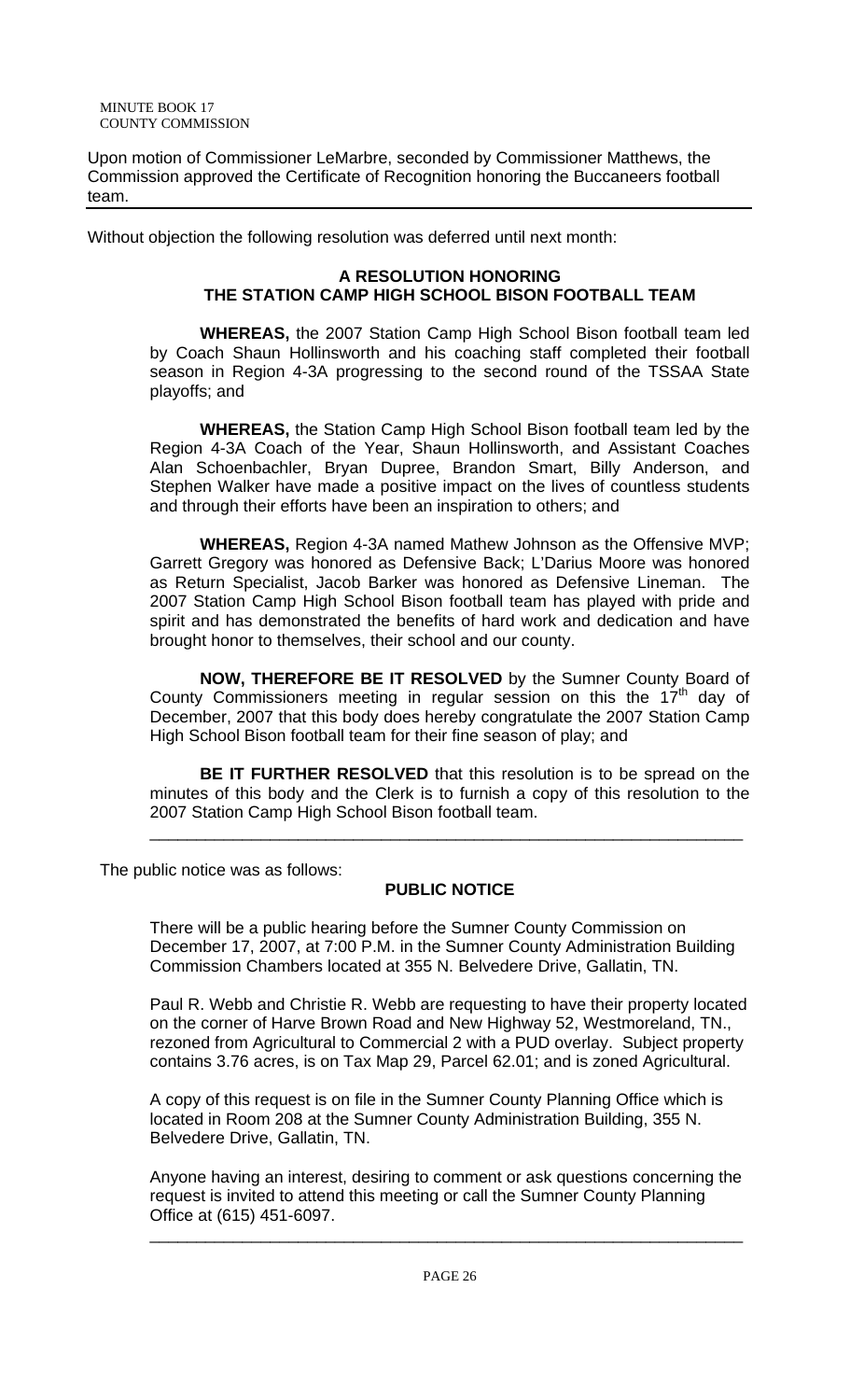Chairman Thompson declared the Public Hearing open. With no one wishing to speak, recognition of the public was closed.

Commissioner Holt moved, seconded by Commissioner Skidmore, to approve the following resolution:

## **0712-01 A RESOLUTION APPROVING A ZONING RECLASSIFICATION FROM AN AGRICULTURAL TO A COMMERCIAL 2 WITH A P.U.D. OVERLAY AND REQUESTING PRELIMINARY MASTER PLAN APPROVAL, LOCATED ON THE CORNER OF HARVE BROWN ROAD AND NEW HIGHWAY 52, TAX MAP 29, PARCEL 62.01, CONTAINING 3.76 ACRES**

**BE IT RESOLVED** by the Sumner County Board of County Commissioners meeting in regular session on this the  $17<sup>th</sup>$  day of December, 2007 that this body hereby approves a zoning reclassification from an Agricultural to a Commercial 2 with a P.U.D., 3.76 acres, located on the corner of Harve Brown Road and New Highway 52, Tax Map 29, Parcel 62.01, containing 3.76 acres.

\_\_\_\_\_\_\_\_\_\_\_\_\_\_\_\_\_\_\_\_\_\_\_\_\_\_\_\_\_\_\_\_\_\_\_\_\_\_\_\_\_\_\_\_\_\_\_\_\_\_\_\_\_\_\_\_\_\_\_\_\_\_\_\_

The electronic vote was recorded in the following manner:

| <b>Akins</b> |   | Fennell          |              | Cummings      | v        |
|--------------|---|------------------|--------------|---------------|----------|
| Hall         | Y | Graves           | Y            | Satterfield   | Y        |
| Holt         |   | <b>Matthews</b>  |              | <b>Boyd</b>   | Y        |
| England      | Y | <b>Hendricks</b> |              | Vaughn        | Y        |
| LeMarbre     | v | <b>Decker</b>    |              | Hyde          | Y        |
| Hughes       | Y | Kimbrough        |              | Goode         | Y        |
| Skidmore     | v | Freels           |              | <b>Stone</b>  | А        |
| <b>Hobbs</b> |   | Pospisil         |              |               |          |
| 0712-01      |   | <b>Yes: 22</b>   | <b>No: 0</b> | <b>Abs: 1</b> | 07:14 PM |

Chairman Thompson declared Resolution 0712-01 approved by the body.

 Commissioner Hyde moved, seconded by Commissioner Vaughn, to approve the following resolution:

\_\_\_\_\_\_\_\_\_\_\_\_\_\_\_\_\_\_\_\_\_\_\_\_\_\_\_\_\_\_\_\_\_\_\_\_\_\_\_\_\_\_\_\_\_\_\_\_\_\_\_\_\_\_\_\_\_\_\_\_\_\_\_\_\_

## **0712-02 A RESOLUTION APPOINTING THE JUDICIAL MAGISTRATES OF SUMNER COUNTY**

 **BE IT RESOLVED** by the Sumner County Board of County Commissioners meeting in regular session on this the 17th day of December, 2007 that this body hereby reappoints the following individuals as Judicial Magistrates who shall serve one-year terms or until replaced or reappointed.

| Robert Gann          | <b>Bill Downey</b> | Rod Lilly      | <b>Calvin Short</b> |
|----------------------|--------------------|----------------|---------------------|
| <b>Bobby Ridings</b> | <b>Todd Draper</b> | Danny Sullivan | David Vance         |
|                      |                    |                |                     |

 Commissioner Boyd declared an indirect conflict of interest, but stated she would vote her conscience.

The electronic vote was recorded in the following manner:

| <b>Akins</b> |  | Fennell |  | Cummings |  |
|--------------|--|---------|--|----------|--|
|--------------|--|---------|--|----------|--|

PAGE 27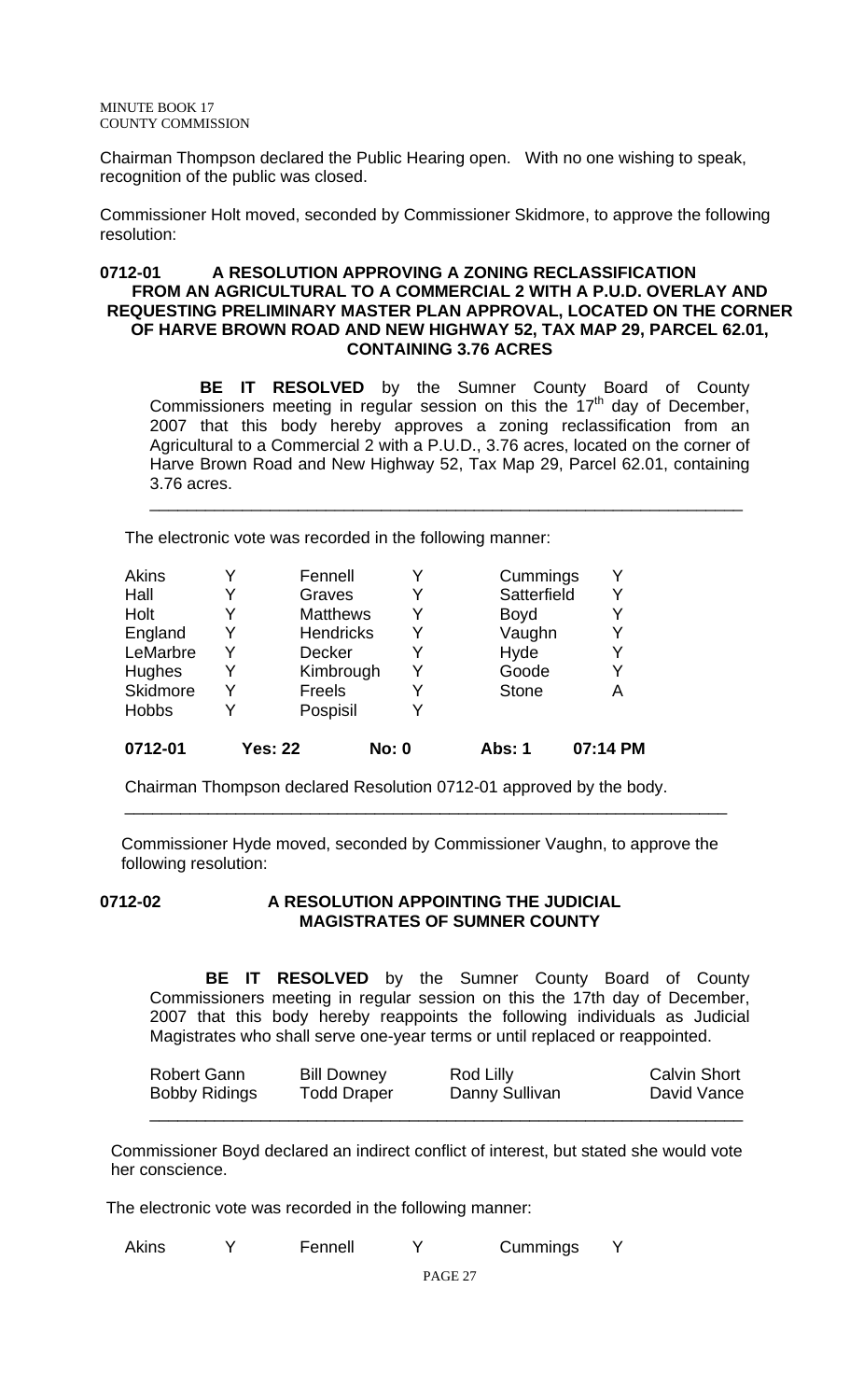MINUTE BOOK 17 COUNTY COMMISSION

| 0712-02      |   |                  |   |              |   |
|--------------|---|------------------|---|--------------|---|
| <b>Hobbs</b> |   | Pospisil         | Y |              |   |
| Skidmore     |   | Freels           | Y | <b>Stone</b> |   |
| Hughes       | Α | Kimbrough        | Y | Goode        | Y |
| LeMarbre     |   | <b>Decker</b>    | Y | Hyde         | Y |
| England      | Y | <b>Hendricks</b> | Y | Vaughn       | γ |
| Holt         |   | <b>Matthews</b>  | Y | <b>Boyd</b>  | Y |
| Hall         |   | Graves           | Y | Satterfield  |   |

Chairman Thompson declared Resolution 0712-02 approved by the body.

#### **REPORT FROM COUNTY OFFICIALS**

\_\_\_\_\_\_\_\_\_\_\_\_\_\_\_\_\_\_\_\_\_\_\_\_\_\_\_\_\_\_\_\_\_\_\_\_\_\_\_\_\_\_\_\_\_\_\_\_\_\_\_\_\_\_\_\_\_\_\_\_\_\_\_\_\_\_\_\_\_

 By motion of Commissioner Cummings, seconded by Commissioner Goode, the commissioners approved unanimously the filing as received of the following reports: County Investments, County General Fund, County Debt Service Fund, County Highway Fund, County Capital Outlay Fund, School General Purpose Fund, School Federal Projects Fund, School Food Service Fund, Employee Health Insurance Trust Fund, Employee Dental Insurance Trust Fund, Casualty Insurance Trust Fund, County Trustee Funds, Special Reports: County Dental Insurance Claim Payments, County Health Insurance Claim Payments, County Property Tax Collections, County EMS Billing/Collections/Balances, County Sales Tax Collections, County Wheel Tax Collections, County Tax Rates/Property Values and County School Loan Program Rates. Approval of the filing of these records does not certify to the accuracy of the documents.

Chairman Thompson introduced the following resolution:

#### **0712-NOT A RESOLUTION TO APPROVE AND ACCEPT APPLICATIONS FOR NOTARY PUBLIC POSITIONS AND PERSONAL SURETY GUARANTORS**

 **WHEREAS,** according to the law of the State of Tennessee, an individual must apply for the office of notary public in the county of residence, or of their principal place of business; and

 **WHEREAS**, state statute requires personal sureties making bonds for notaries publics to be approved by the Sumner County Commission; and

 **WHEREAS,** said applicant must be approved by the County Commission assembled; and

 **WHEREAS,** Bill Kemp, Sumner County Clerk, has certified according to the records of his office that the persons named on the attached listing labeled "SUMNER COUNTY NOTARY PUBLIC APPLICATIONS and SURETY GUARANTORS" have duly applied for the positions so sought; and

# **BE IT FURTHER RESOLVED THAT THIS TAKE EFFECT FROM AND AFTER PASSAGE.**

 **–––––––––––––––––––––––––––––––––––––––––––––––––––––––––**

BARRETT, ANDREW R BEATY, CHARLES HILL BURGETT, GLEN THOMAS CORWIN, DEBORAH KAYE

KIRBY, ELIZABETH ANN MATTIO, CYNTHIA LYN PARRIS, WENDY ELIZABETH PENDLETON, THOMAS K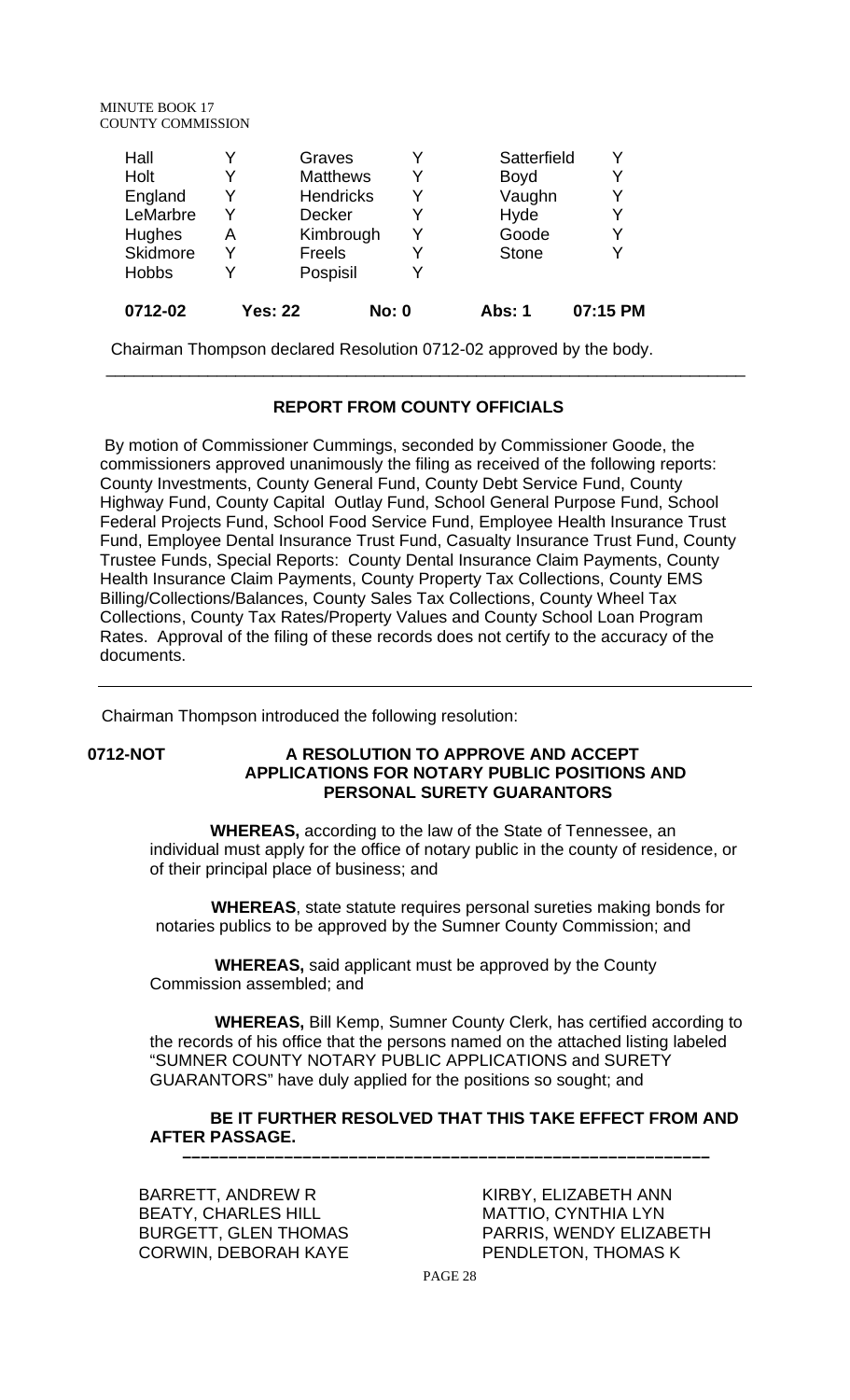| <b>CRON, MARGARET WOODRUFF</b> | PETERSON, JEAN KIMBERLY   |
|--------------------------------|---------------------------|
| <b>CUTRER, ZELICIA</b>         | RICHARDS, DONNA DONNELL   |
| EDWARDS, RUSSELL ELLIOTT       | <b>SHANK, TERESA LYNN</b> |
| FUTCH, SHELIA                  | <b>SMITH, BETH ANN</b>    |
| HAYES, YOVONNE D               | SMITH, ELLEN CLAUDETTE    |
| <b>HUNT, LAURIE DAVIS</b>      | SUDDARTH, MARK ANTHONY    |
| <b>IBRAHIM, ANDREA MAE</b>     | THOMPSON, BOBBY LEON      |
| <b>INGRUM, CAROLYN D</b>       | TOLER, KIMBERLY AILENE    |
| JOHNSON, JESSICA LEANN         | WEILBACHER, BARBARA JEAN  |
| JOHNSON, LINDSEY ALLISON       |                           |

Upon motion of Commissioner Skidmore, seconded by Commissioner Fennell, voting was recorded in the following manner:

| Akins        |   | Fennell          |   | Cummings     | Y |
|--------------|---|------------------|---|--------------|---|
| Hall         | Α | Graves           |   | Satterfield  | Y |
| Holt         |   | <b>Matthews</b>  |   | <b>Boyd</b>  | Y |
| England      |   | <b>Hendricks</b> | Y | Vaughn       | Y |
| LeMarbre     |   | <b>Decker</b>    |   | Hyde         | Y |
| Hughes       |   | Kimbrough        |   | Goode        | Y |
| Skidmore     |   | Freels           |   | <b>Stone</b> | A |
| <b>Hobbs</b> |   | Pospisil         |   |              |   |
|              |   |                  |   |              |   |

| 0712-NOT | <b>Yes: 21</b> | <b>No: 0</b> | Abs: 2 | 07:16 PM |
|----------|----------------|--------------|--------|----------|
|----------|----------------|--------------|--------|----------|

Chairman Thompson declared the election of Notaries Public by the body.

# **COMMITTEE ON COMMITTEES**

\_\_\_\_\_\_\_\_\_\_\_\_\_\_\_\_\_\_\_\_\_\_\_\_\_\_\_\_\_\_\_\_\_\_\_\_\_\_\_\_\_\_\_\_\_\_\_\_\_\_\_\_\_\_\_\_\_\_\_\_\_\_\_\_\_\_\_\_\_\_

Commissioner LeMarbre brought forth the recommendation, Thomas Neal, Jr., for the replacement of Rhea Condra on the Regional Library Board. Upon motion of Commissioner LeMarbre, seconded by Commissioner Matthews, the Commission approved the appointment of Mr. Neal by unanimous voice vote.

Commissioner LeMarbre announced deferral of a replacement for Leon Strong on the Sumner County Planning Commission.

Commissioner LeMarbre reported the following appointments for the January meeting:

- a) Agricultural Extension Service Committee Expiring Terms of David Cummings and Anthony Holt, Commissioners; Mike Bradley, Farmer; and Vivian Reece, Farm Woman
- b) Public Records Commission Expiring Term of James A. England

# **HIGHWAY COMMISSION**

\_\_\_\_\_\_\_\_\_\_\_\_\_\_\_\_\_\_\_\_\_\_\_\_\_\_\_\_\_\_\_\_\_\_\_\_\_\_\_\_\_\_\_\_\_\_\_\_\_\_\_\_\_\_\_\_\_\_\_\_\_\_\_\_\_\_\_\_\_\_\_\_\_\_\_

There was no report from the Highway Commission.

# **EDUCATION COMMITTEE**

**\_\_\_\_\_\_\_\_\_\_\_\_\_\_\_\_\_\_\_\_\_\_\_\_\_\_\_\_\_\_\_\_\_\_\_\_\_\_\_\_\_\_\_\_\_\_\_\_\_\_\_\_\_\_\_\_\_\_\_\_\_\_\_\_\_\_\_\_\_** 

Commissioner Decker reported that matters voted upon in the Education Committee were under the General Operations Committee and the Budget Committee.

**\_\_\_\_\_\_\_\_\_\_\_\_\_\_\_\_\_\_\_\_\_\_\_\_\_\_\_\_\_\_\_\_\_\_\_\_\_\_\_\_\_\_\_\_\_\_\_\_\_\_\_\_\_\_\_\_\_\_\_\_\_\_\_\_\_\_\_\_\_**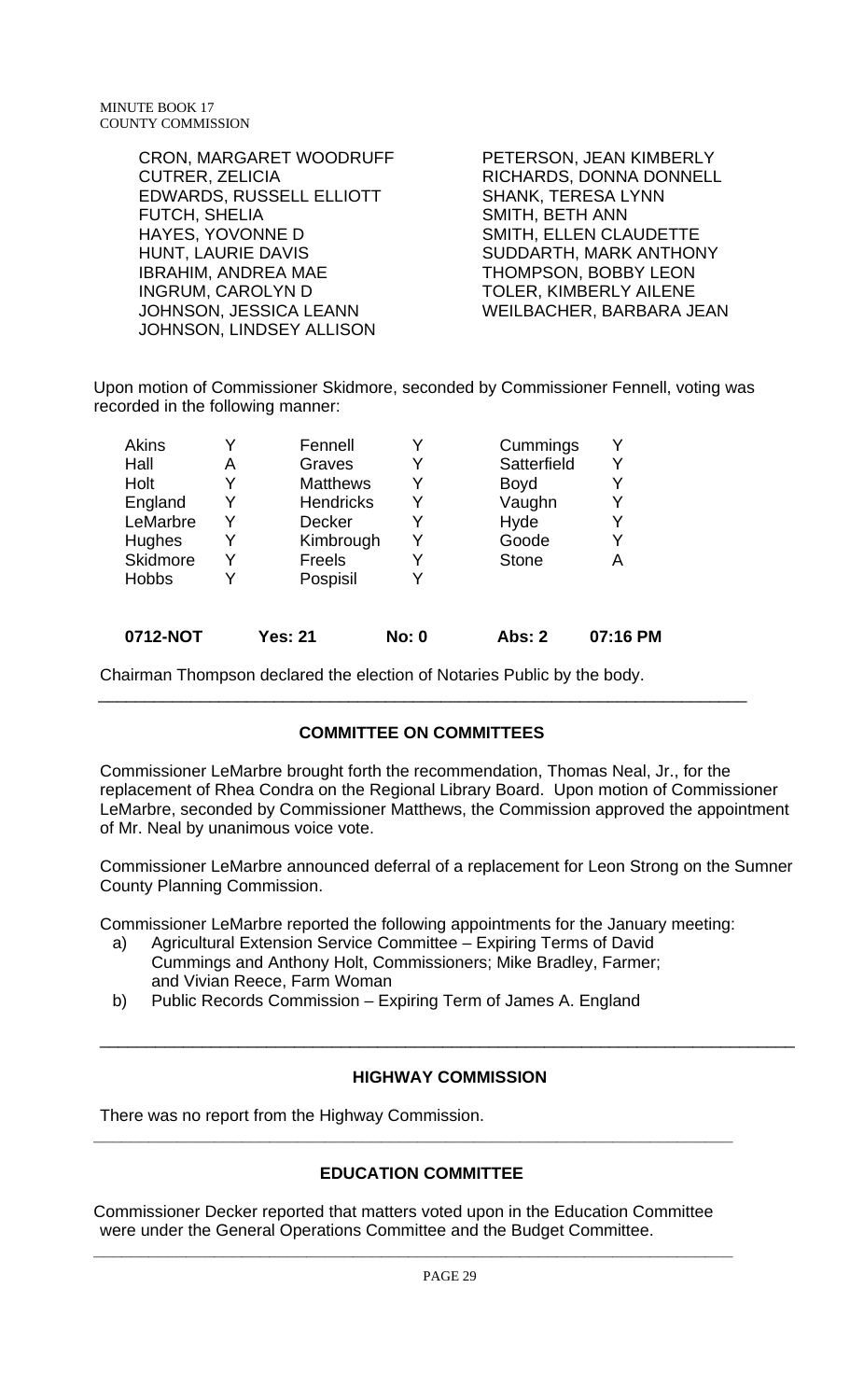### **GENERAL OPERATIONS COMMITTEE**

Commissioner Holt introduced the following resolution and moved for approval; Commissioner Satterfield seconded the motion.

#### **0712-03 A RESOLUTION ACCEPTING THE MEMORANDUM OF UNDERSTANDING BETWEEN THE HENDERSONVILLE UTILITY DISTRICT AND SUMNER COUNTY TO EXCHANGE THE OLD HENDERSONVILLE LIBRARY BUILDING AND THE HENDERSONVILLE UTILITY DISTRICT BUILDING**

 **BE IT RESOLVED** by the Sumner County Board of County Commissioners meeting in regular session on this the 17th day of December, 2007 that this body does hereby accept the terms of the memorandum of understanding between the county and the Hendersonville Utility District for the exchange of the old Hendersonville library building and the Hendersonville Utility District building for the future site of the Hendersonville office for the County Clerk and other county offices; and

**BE IT FURTHER RESOLVED** that the current building subcommittee shall approve office allocation at the facility.

 $\frac{1}{2}$  ,  $\frac{1}{2}$  ,  $\frac{1}{2}$  ,  $\frac{1}{2}$  ,  $\frac{1}{2}$  ,  $\frac{1}{2}$  ,  $\frac{1}{2}$  ,  $\frac{1}{2}$  ,  $\frac{1}{2}$  ,  $\frac{1}{2}$  ,  $\frac{1}{2}$  ,  $\frac{1}{2}$  ,  $\frac{1}{2}$  ,  $\frac{1}{2}$  ,  $\frac{1}{2}$  ,  $\frac{1}{2}$  ,  $\frac{1}{2}$  ,  $\frac{1}{2}$  ,  $\frac{1$ 

Chairman Thompson recognized Clerk Kemp who explained the process of occupying the utility building.

|   | Pospisil        | v |                               |   |
|---|-----------------|---|-------------------------------|---|
|   | Freels          | Y | <b>Stone</b>                  |   |
|   |                 | Y | Goode                         | Y |
|   | <b>Decker</b>   | Y | Hyde                          |   |
| Y |                 | Y | Vaughn                        | Y |
|   | <b>Matthews</b> | Y | <b>Boyd</b>                   |   |
|   | Graves          | Y | Satterfield                   | Y |
|   | Fennell         | Y | Cummings                      | Y |
|   |                 |   | <b>Hendricks</b><br>Kimbrough |   |

The electronic vote was recorded in the following manner:

Chairman Thompson declared Resolution 0712-03 approved by the body.

Commissioner Holt introduced the following resolution and moved for approval; Commissioner Goode seconded the motion.

### **0712-05 A RESOLUTION REQUIRING ALL CONSTRUCTION PROJECTS UNDERTAKEN BY THIS COUNTY TO BE OVERSEEN BY AN INDEPENDENT CONSTRUCTION/PROGRAM MANAGEMENT FIRM**

\_\_\_\_\_\_\_\_\_\_\_\_\_\_\_\_\_\_\_\_\_\_\_\_\_\_\_\_\_\_\_\_\_\_\_\_\_\_\_\_\_\_\_\_\_\_\_\_\_\_\_\_\_\_\_\_\_\_\_\_\_\_\_\_\_\_\_\_

 **WHEREAS**, Sumner County is one of the fastest growing counties in the State of Tennessee and even has one city that has ranked nationally in population expansion in the last several years; and

 **WHEREAS**, our County has just undertaken almost 150 million dollars in new debt in order to construct and renovate facilities throughout this county for schools, storage, healthcare and other related facilities in order to address the ever growing needs of our county; and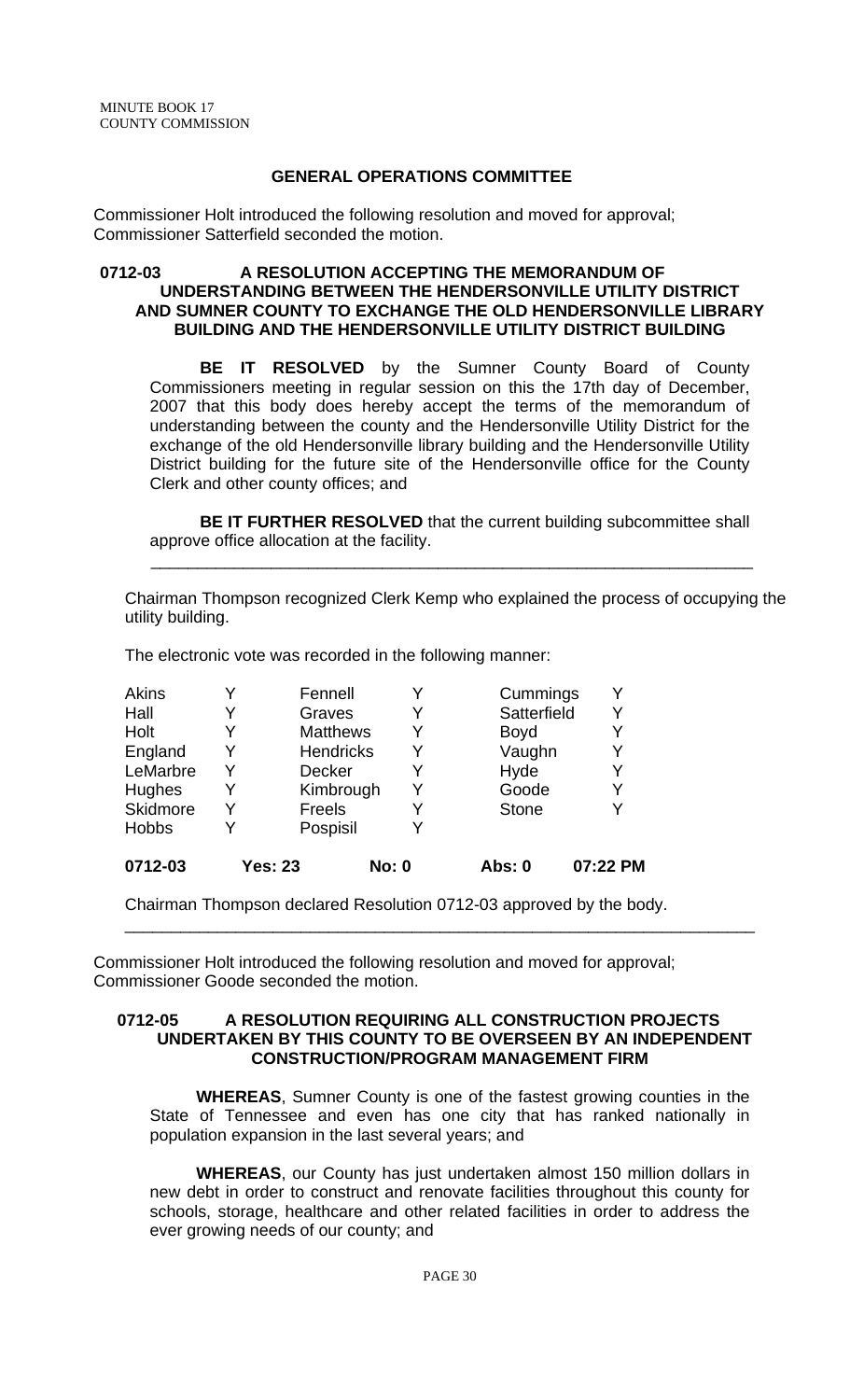**WHEREAS**, the monumental growth in this county has created a near crisis situation as all departments strive to meet the space requirements facilitated by this growth including the Board of Education undertaking several simultaneous projects; and

 **WHEREAS**, it is the desire of this body to oversee and insure that all tax dollars are spent in the most effective manner and that the projects undertaken by this county are completed in a safe and proper manner; and

 **WHEREAS**, it is the belief of this body that it would be in the best interest of the citizens of our county that there be independent professional firm(s) engaged to provide construction management and project oversight on behalf of the county in order to address all these areas of need.

 **NOW, THEREFORE, BE IT RESOLVED** that the Sumner County Board Of County Commissioners, meeting in regular session on this the 17th day of December, 2007 that this body does hereby adopt the following rules for funding requests for any and all capital projects that are expected to exceed five hundred thousand dollars in total cost:

## **REQUIREMENT OF INDEPENDENT CONSTRUCTION/PROGRAM MANAGEMENT OVERSIGHT FOR CAPITAL CONSTRUCTION PROJECT FUNDING REQUESTS**

(1) Any funding request made to this body for any capital construction project or renovation shall include as part of the request for funds a cost component which includes the expense of providing an independent third party construction and/or management firm or company to oversee the overall interests of the county as the project is undertaken. This component shall be referred to as "CONSTRUCTION/PROGRAM MANAGEMENT SERVICES."

(2) The CONSTRUCTION/PROGRAM MANAGEMENT SERVICES shall be obtained through a request for qualifications (RFQ). The CONSTRUCTION/PROGRAM MANAGEMENT SERVICE could be engaged on a project by project basis or on an annual agreement to cover projects begun in that calendar year. Several projects could be undertaken by one or more companies.

(3) Each funding request shall include a copy of the request for qualifications and the response of the successful provider as well as the contract for the CONSTRUCTION/PROGRAM MANAGEMENT SERVICES. All requests for qualifications should require as a minimum the following criteria:

- (a) Firm must have experience providing Project/Program Management Services as the firs' "Core Business" for at least 10 years in the State of Tennessee.
- (b) Prior project experience shall include projects commensurate to, or of greater value and scope to, the project for which they are submitting to manage.
- (c) Firm must have a minimum of 10 years experience providing Project/Program Management services on K-12 projects in the State of Tennessee for schools or like projects in all other projects.
- (d) Firm must provide "Professional Liability Insurance" in addition to the normal General Liability, Workman's Compensation, and Auto insurances.
- (e) Firm must have the capability to provide a "Performance Bond" if required by the Owner.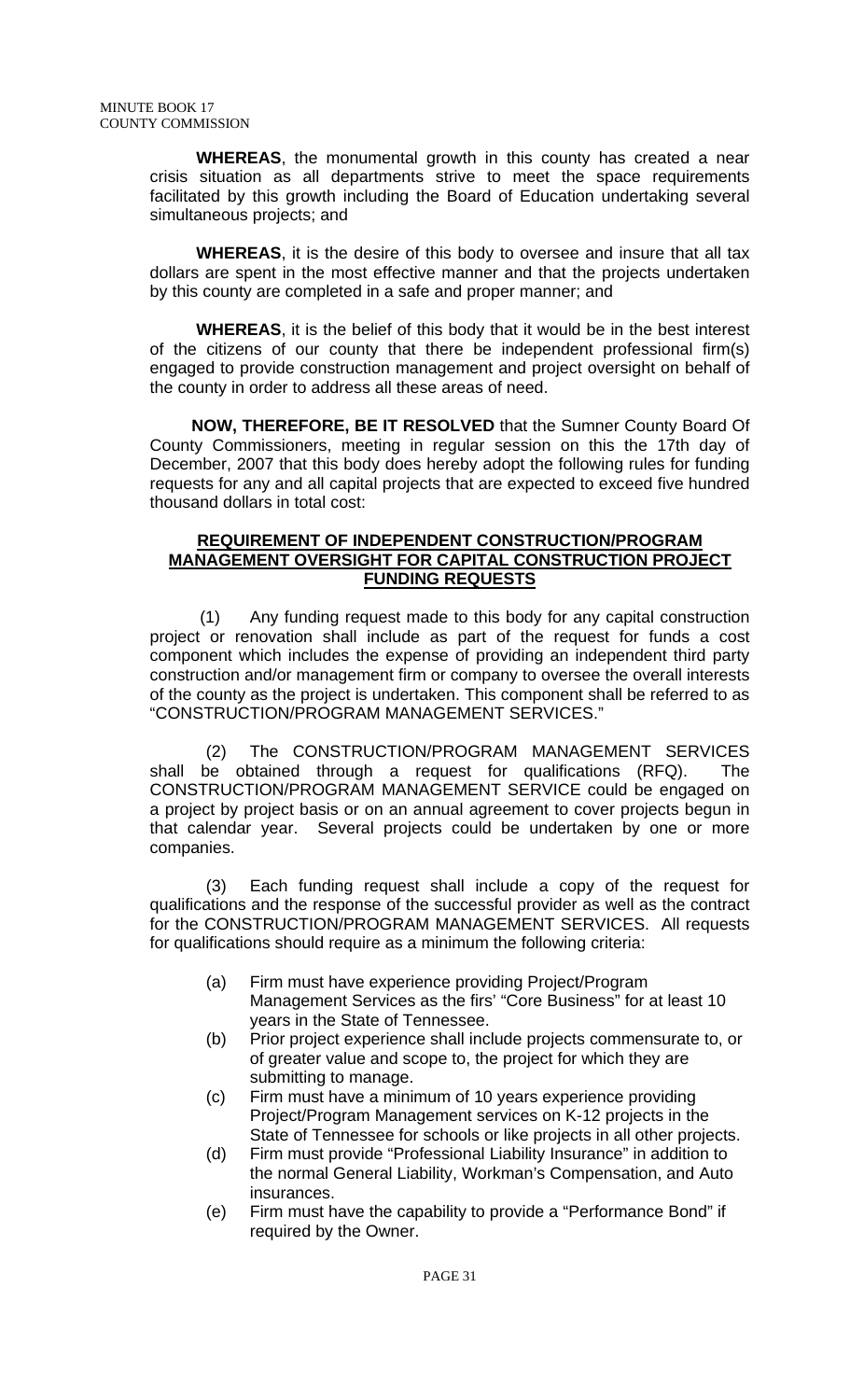- (f) Firm must have a proven record using an internet based Project Management Control Software. (examples include: Constructware, Prolog, Projecto, or equal)
- (g) Firm must exhibit the financial strength required to sustain their effort during the project.
- (h) Documentation which shows that the Firm(s) chosen shall provide persons with appropriate training and skills to oversee the job contracted to perform

(4) The contract for the CONSTRUCTION MANAGEMENT SERVICE shall include at a minimum:

- (a) A requirement that at a minimum, monthly reports be provided to this body to show the inspections and tasks undertaken as part of this program.
- (b) Professional liability insurance coverage as well as performance bonds appropriate to the size of the project.
- (c) How these services will be coordinated with existing contracts.
- (5) The CONSTRUCTION MANAGEMENT SERVICE shall oversee all phases of the project including but not limited to, the planning, programming, bidding, construction, and close out phases, construction inspection, assess payment requests, verify validity of change order requests, provide alternate change order suggestions, coordinate with architectural firms to schedule meetings, create master schedules and timetables, monitor materials and test work completed for accuracy and validity as well as any other necessary tasks.
- (6) Oversight of the selected firm(s) will be charged to a "Facilities Committee" comprised of the County Executive, Chairman of the County Commission, Chairman of the County Budget Committee, Chairman of the County Education Committee, Chairman of the School Board, and one school board member selected by the Sumner County School Board. Advisors to the committee will be the County Engineer and the Assistant Director of Schools for Facilities.

 **BE IT FURTHER RESOLVED** that this requirement shall take effect immediately.

 **BE IT FURTHER RESOLVED** that this body encourages any project already funded and in the preliminary stages of construction to be included in proposals for services.  $\frac{1}{\sqrt{1-\frac{1}{2}-\frac{1}{2}-\frac{1}{2}-\frac{1}{2}-\frac{1}{2}-\frac{1}{2}-\frac{1}{2}-\frac{1}{2}-\frac{1}{2}-\frac{1}{2}-\frac{1}{2}-\frac{1}{2}-\frac{1}{2}-\frac{1}{2}-\frac{1}{2}-\frac{1}{2}-\frac{1}{2}-\frac{1}{2}-\frac{1}{2}-\frac{1}{2}-\frac{1}{2}-\frac{1}{2}-\frac{1}{2}-\frac{1}{2}-\frac{1}{2}-\frac{1}{2}-\frac{1}{2}-\frac{1}{2}-\frac{1}{2}-\frac{1}{2}-\$ 

Commissioner Akins moved to let Mr. Steve Nichols of the Board of Education handle Phase I of the School Building Program. Ms. Dennen said that the motion was overstepping the Commission's authority. Commissioner Akins restated his motion to refer the matter to the Board of Education. Commissioner Satterfield seconded the motion.

The electronic vote was recorded in the following manner:

| <b>Akins</b>  | Fennell          | Cummings    |   |
|---------------|------------------|-------------|---|
| Hall          | Graves           | Satterfield |   |
| Holt          | <b>Matthews</b>  | <b>Boyd</b> |   |
| England       | <b>Hendricks</b> | Vaughn      | N |
| LeMarbre      | <b>Decker</b>    | Hyde        |   |
| <b>Hughes</b> | Kimbrough        | Goode       | N |

PAGE 32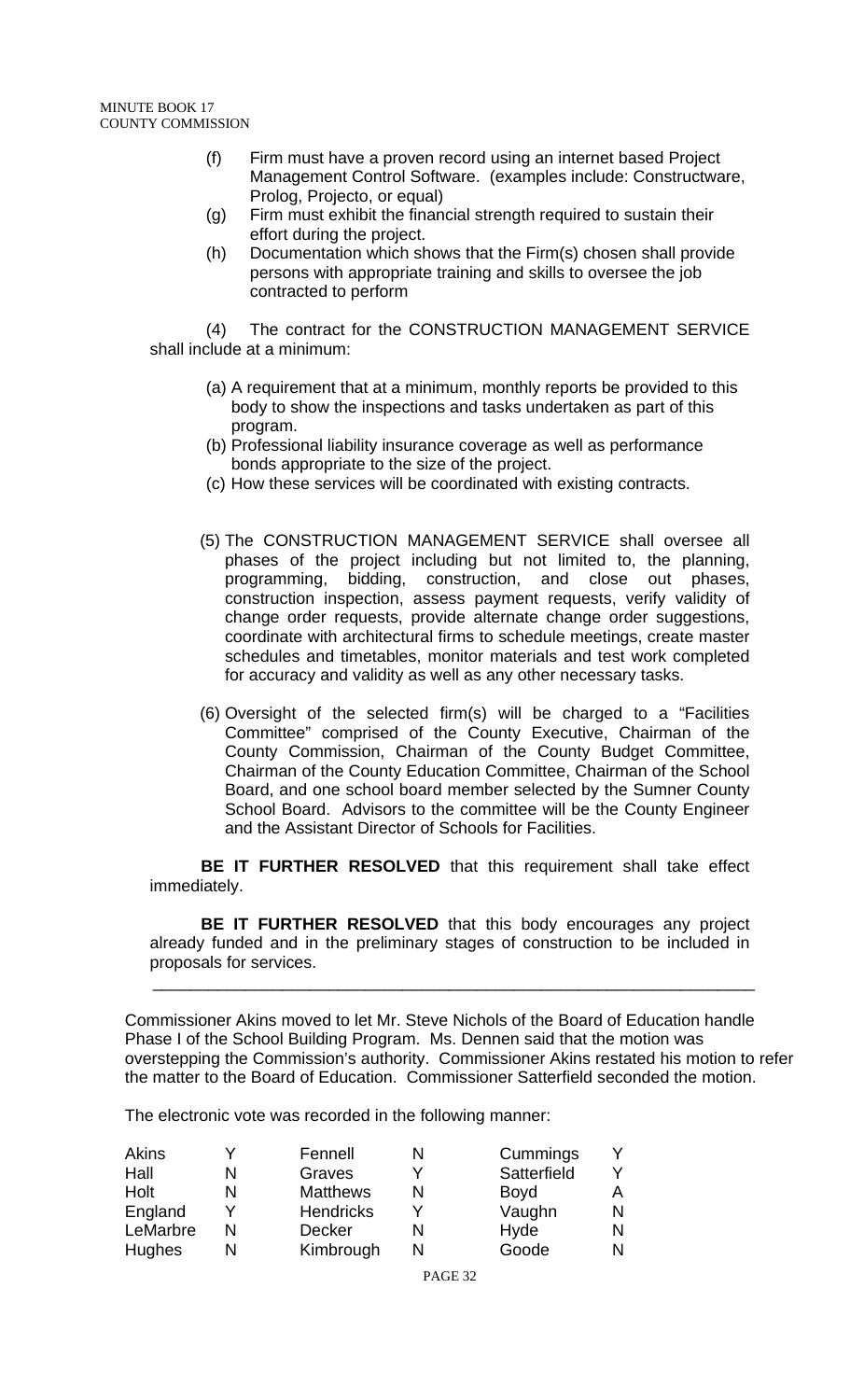| 0712-05REFER | Yes: 10  | No: 12 | Abs: 1 | $07:51$ PM |
|--------------|----------|--------|--------|------------|
| <b>Hobbs</b> | Pospisil |        |        |            |
| Skidmore     | Freels   |        | Stone  |            |

Chairman Thompson declared the motion to refer failed to be approved by the body.

The electronic vote was recorded in the following manner:

| 0712-05      |   | Yes: 13          | <b>No: 8</b> | Abs: 2       | 07:51 PM |
|--------------|---|------------------|--------------|--------------|----------|
| <b>Hobbs</b> | N | Pospisil         | Y            |              |          |
| Skidmore     | N | Freels           | N            | <b>Stone</b> | N        |
| Hughes       |   | Kimbrough        |              | Goode        | Y        |
| LeMarbre     |   | Decker           | Y            | Hyde         | Y        |
| England      | N | <b>Hendricks</b> | Α            | Vaughn       | Y        |
| Holt         |   | <b>Matthews</b>  |              | <b>Boyd</b>  | Α        |
| Hall         |   | Graves           | Y            | Satterfield  | N        |
| Akins        | N | Fennell          | Y            | Cummings     | N        |

Chairman Thompson declared Resolution 0712-05 approved by the body.

## **EMERGENCY SERVICES COMMITTEE**

\_\_\_\_\_\_\_\_\_\_\_\_\_\_\_\_\_\_\_\_\_\_\_\_\_\_\_\_\_\_\_\_\_\_\_\_\_\_\_\_\_\_\_\_\_\_\_\_\_\_\_\_\_\_\_\_\_\_\_\_\_\_\_\_\_\_\_\_\_

 Commissioner Vaughn reported that matters voted upon in the Emergency Services Committee were under the Budget Committee report.

**\_\_\_\_\_\_\_\_\_\_\_\_\_\_\_\_\_\_\_\_\_\_\_\_\_\_\_\_\_\_\_\_\_\_\_\_\_\_\_\_\_\_\_\_\_\_\_\_\_\_\_\_\_\_\_\_\_\_\_\_\_\_\_\_\_\_\_\_\_** 

# **PUBLIC WORKS COMMITTEE**

 Commissioner Goode reported that the January meetings of the Public Works Committee and Highway Commission will be moved to the second Tuesday. He also reported that the CDGB grant for water needs in the northern portion of the County was not awarded to Sumner.

**\_\_\_\_\_\_\_\_\_\_\_\_\_\_\_\_\_\_\_\_\_\_\_\_\_\_\_\_\_\_\_\_\_\_\_\_\_\_\_\_\_\_\_\_\_\_\_\_\_\_\_\_\_\_\_\_\_\_\_\_\_\_\_\_\_\_\_\_\_** 

#### **LEGISLATIVE COMMITTEE**

Commissioner Hyde introduced the following resolution and moved for approval; Commissioner Goode seconded the motion.

# **0712-06 A RESOLUTION SUPPORTING THE 105TH GENERAL ASSEMBLY TENNESSEE HOUSE BILL 9**

**WHEREAS**, House Bill 9 of the 105th Tennessee General Assembly (HB9), would have created a "K-12 lottery capital outlay special account and require the comptroller to develop and administer a grant program for capital projects for K-12 educational facilities using funds from the special account, yet the matter failed to pass; and

**WHEREAS**, HB9 was drafted to create a program which would require any funds that remain in the lottery account at the end of each fiscal year in excess of \$250 million to be deemed excess lottery finds and be transferred to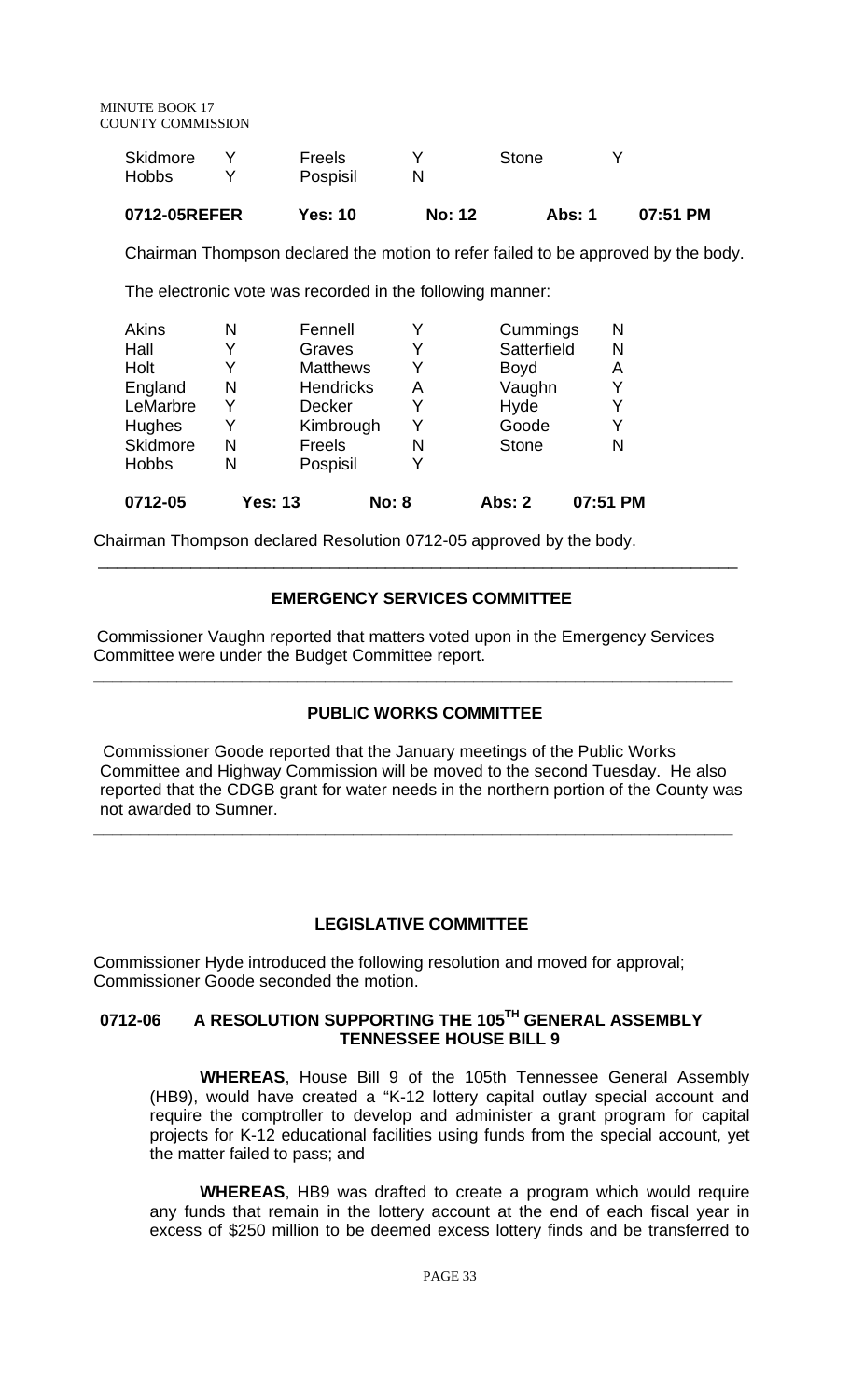the special account to supplement, not replace, other resources for capital projects in schools; and

**WHEREAS,** HB9 as drafted would require any funds in the special account each year be available as capital outlay grants to each school district based on the ratio of each district's average daily membership to the state's overall average daily membership and whereby if a school district is not awarded a grant in a given year, the funds would be credited to the district and included in the district's grant availability in subsequent years until awarded; and

 **WHEREAS**, HB9 would have authorized the comptroller to audit any school district that accepts a grant for compliance purposes and establish matching dollar requirements based on need and authorizes administrative expenses incurred by the comptroller in administering the grant program to be paid from the special account; and

**WHEREAS,** the Sumner County school system operates a school system with 23 elementary schools, 9 middle schools, 8 high schools, a K-12 magnet school, a night high school, and an alternative school as well as other administrative facilities and is desirous of lottery surplus funds being available for education capital projects; and

**WHEREAS,** Sumner County wishes to ask all members of the Tennessee General Assembly to support legislation based on the principles of HB9.

**NOW, THEREFORE, BE IT RESOLVED**, by the Sumner County Board of County Commissioners meeting in regular session this the 17th day of December, 2007 that this body does hereby encourage the passage of legislation in support of HB9 by encouraging citizens who support this action to make their views known to their elected officials through petitions, letters and other contact; and

**BE IT FURTHER RESOLVED** that this body does encourage the passage of legislation based upon the principles of HB9 and that a copy of this resolution be sent to our State Legislators and Tennessee Governor Phil Bredesen by the County Clerk.

 $\frac{1}{2}$  ,  $\frac{1}{2}$  ,  $\frac{1}{2}$  ,  $\frac{1}{2}$  ,  $\frac{1}{2}$  ,  $\frac{1}{2}$  ,  $\frac{1}{2}$  ,  $\frac{1}{2}$  ,  $\frac{1}{2}$  ,  $\frac{1}{2}$  ,  $\frac{1}{2}$  ,  $\frac{1}{2}$  ,  $\frac{1}{2}$  ,  $\frac{1}{2}$  ,  $\frac{1}{2}$  ,  $\frac{1}{2}$  ,  $\frac{1}{2}$  ,  $\frac{1}{2}$  ,  $\frac{1$ 

The electronic vote was recorded in the following manner:

| 0712-06      |   | <b>Yes: 18</b>   | <b>No: 3</b> | <b>Abs: 2</b> | 07:53 PM |
|--------------|---|------------------|--------------|---------------|----------|
| <b>Hobbs</b> | A | Pospisil         | Y            |               |          |
| Skidmore     |   | Freels           | Y            | <b>Stone</b>  | N        |
| Hughes       |   | Kimbrough        | Y            | Goode         |          |
| LeMarbre     |   | <b>Decker</b>    | Y            | Hyde          |          |
| England      | N | <b>Hendricks</b> | Α            | Vaughn        | Y        |
| Holt         |   | <b>Matthews</b>  | Y            | <b>Boyd</b>   |          |
| Hall         |   | Graves           | Y            | Satterfield   |          |
| <b>Akins</b> | N | Fennell          | Y            | Cummings      |          |
|              |   |                  |              |               |          |

Chairman Thompson declared Resolution 0712-06 approved by the body.

Commissioner Hyde introduced the following resolution and moved for approval; Commissioner Hall seconded the motion.

\_\_\_\_\_\_\_\_\_\_\_\_\_\_\_\_\_\_\_\_\_\_\_\_\_\_\_\_\_\_\_\_\_\_\_\_\_\_\_\_\_\_\_\_\_\_\_\_\_\_\_\_\_\_\_\_\_\_\_\_\_\_\_\_\_\_\_\_\_\_\_\_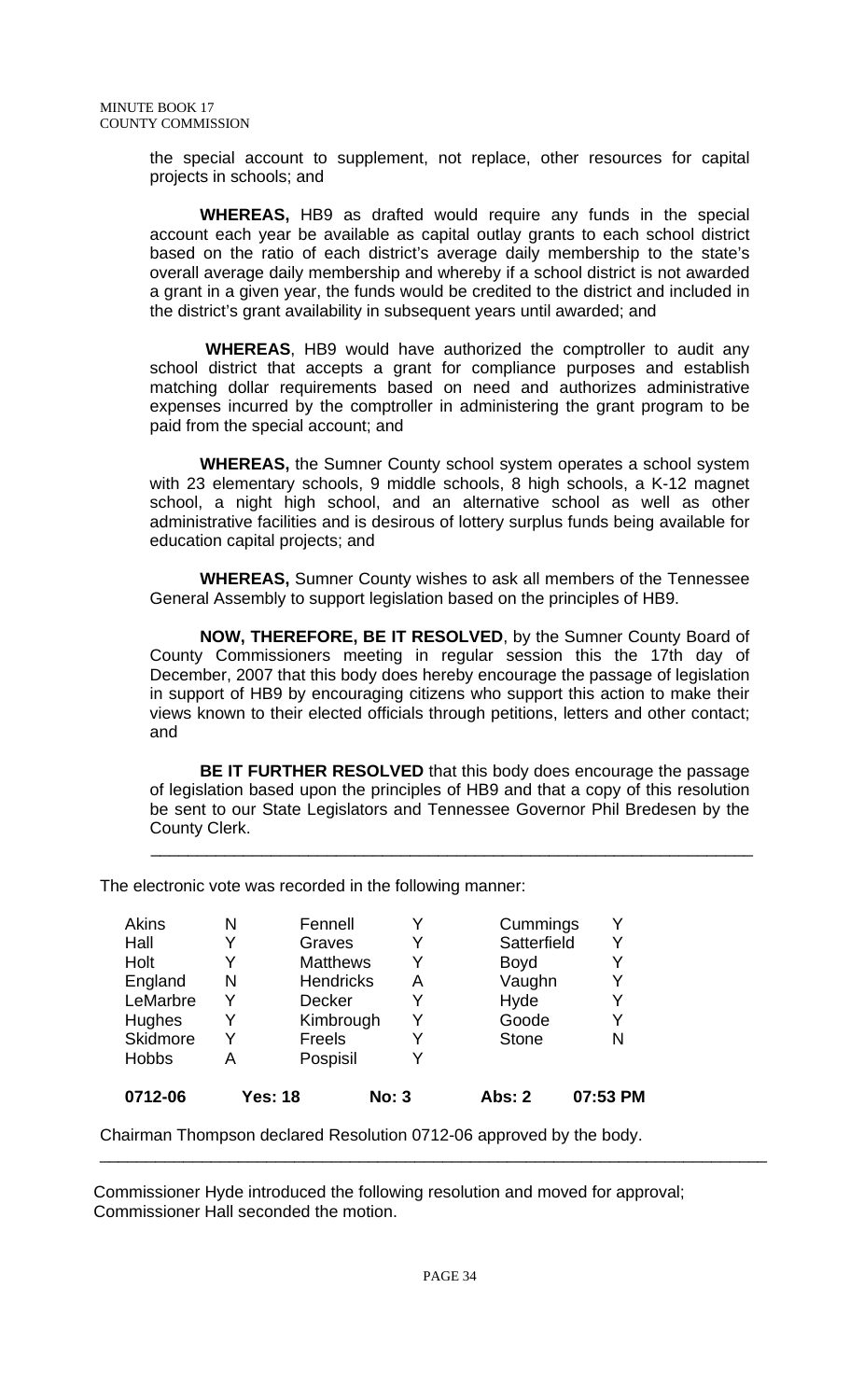#### **0712-07 A RESOLUTION ADOPTING PROVISIONS OF THE 2006 INTERNATIONAL RESIDENTIAL CODES AND 2006 INTERNATIONAL BUILDING CODES, RELATING TO CERTAIN INSPECTION ACTIVITIES OF SUMNER COUNTY AND ENFORCEMENT OF BUILDING PROVISIONS AS PROVIDED IN SAID CODES BUT EXCLUDING CERTAIN PORTIONS**

 **WHEREAS**, Sumner County adopted certain building codes in September, 1992 and February 2002; and

 **WHEREAS**, it is the desire of Sumner County, Tennessee to update its building codes and to adopt, The 2006 International Residential Codes, The 2006 International Building Codes, excluding the following parts, or appendixes: excluding the following appendixes: Part V – Mechanical Appendixes C, D, E, F, G, H, I, J, & K; and Part VI - Fuel Gas Part VII - Plumbing Part VII – Electrical Appendixes A, B, C, D, F, G, H, I, J, K, N, O, & Q

 **WHEREAS**, the adoption of these codes is done to facilitate proper inspection activities by Sumner County relating to construction and to maintenance of buildings within said county and relating to public safety, health and general welfare; and

 **WHEREAS,** pursuant to §5-20-102 of the Tennessee Code Annotated, all codes to be adopted were made available to the public for inspection at the Office of the County Clerk from August 1, 2007 the present time.

 **NOW, THEREFORE, BE IT RESOLVED** by the Sumner County Legislative Body meeting in regular session on this 17th day of December, 2007 that:

Section One: This body does formally adopt the usage and compliance in Sumner County of the following building codes, by reference, as though they were copied herein fully:

The 2006 International Residential Codes, excluding the following parts, or appendixes: Part V - Mechanical Part VI - Fuel Gas Part VII Plumbing Part VII **Electrical** Appendixes A, B, C, D, F, G, H, I, J, K, N, O &Q

The 2006 International Building Codes., excluding the following appendixes: Appendixes C, D, E, F, G, H, I, J, & K; and

Section Two: The penalty for violation of said codes is that set forth by Section 5-20-101 et seq.

Section Three: The administration and compliance of the codes shall be the responsibility of the County Building Commissioner and/or his designee.

Section Four: Pursuant to Tennessee Code Annotated §5-20- 102(b), at least three (3) copies of the building code which is herein incorporated herein by reference shall be filed in the Office of the County Clerk for public use, inspection and examination.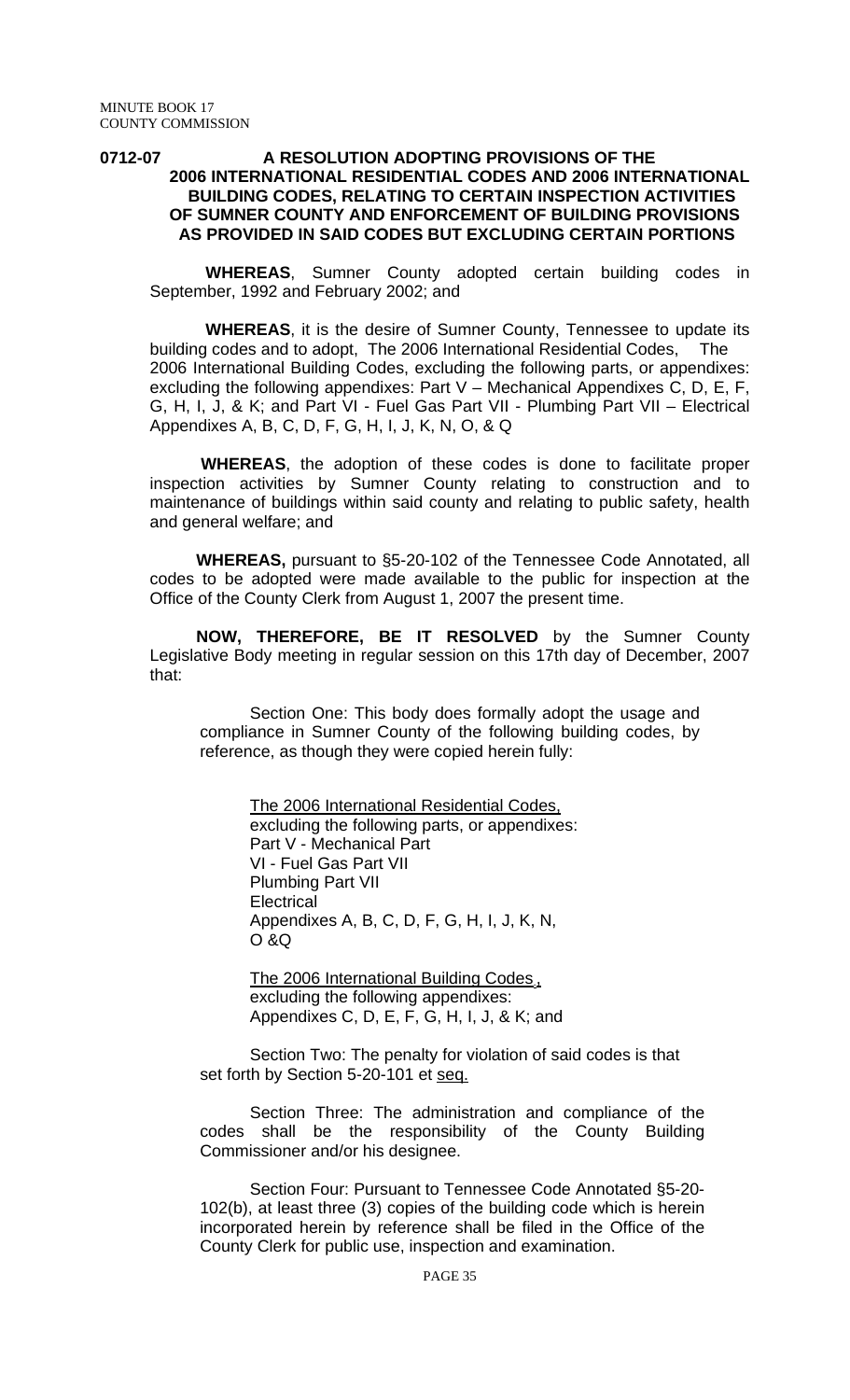**BE IT FURTHER RESOLVED** that pursuant to Tennessee Code Annotated §5-20-102(c), this resolution shall be published in a newspaper having a general circulation in the County prior to implementation of the resolution.

 **BE IT FURTHER RESOLVED** that this resolution shall become effective as of December 31, 2007.

 **\_\_\_\_\_\_\_\_\_\_\_\_\_\_\_\_\_\_\_\_\_\_\_\_\_\_\_\_\_\_\_\_\_\_\_\_\_\_\_\_\_\_\_\_\_\_\_\_\_\_\_\_\_\_\_\_\_\_\_\_\_\_\_\_** 

The electronic vote was recorded in the following manner:

| Akins        |   | Fennell          |              | Cummings      | Y        |
|--------------|---|------------------|--------------|---------------|----------|
| Hall         |   | Graves           | Y            | Satterfield   | Y        |
| Holt         |   | <b>Matthews</b>  | Y            | <b>Boyd</b>   | Y        |
| England      | Y | <b>Hendricks</b> | Y            | Vaughn        | Y        |
| LeMarbre     | Y | <b>Decker</b>    | Y            | Hyde          | Y        |
| Hughes       | Y | Kimbrough        | Y            | Goode         | Y        |
| Skidmore     |   | Freels           |              | <b>Stone</b>  | Y        |
| <b>Hobbs</b> |   | Pospisil         |              |               |          |
| 0712-07      |   | <b>Yes: 23</b>   | <b>No: 0</b> | <b>Abs: 0</b> | 07:54 PM |

Chairman Thompson declared Resolution 0712-07 approved by the body.

Commissioner Hyde introduced the following resolution and moved for approval; Commissioner Skidmore seconded the motion.

\_\_\_\_\_\_\_\_\_\_\_\_\_\_\_\_\_\_\_\_\_\_\_\_\_\_\_\_\_\_\_\_\_\_\_\_\_\_\_\_\_\_\_\_\_\_\_\_\_\_\_\_\_\_\_\_\_\_\_\_\_\_\_\_\_\_\_\_\_

#### **0712-08 A RESOLUTION SETTING THE REGULAR MEETINGS OF THE SUMNER COUNTY BOARD OF COUNTY COMMISSIONERS DURING THE 2008 CALENDAR YEAR**

 **BE IT RESOLVED** by the Sumner County Board of County Commissioners meeting in regular session on this the 17th day of December, 2007 that this body hereby sets its regular meetings at 7:00 p.m. (local time) at the Sumner County Administration Building, 355 North Belvedere Drive, Gallatin, Tennessee, on the following dates:

| January 28    | July 21      |
|---------------|--------------|
| February 25   | August 18    |
| March 17      | September 15 |
| April 21      | October 20   |
| <b>May 19</b> | November 17  |
| June 16       | December 15  |

**BE IT FURTHER RESOLVED** that this body shall consider at such meetings all matters which may properly be considered at regular meetings of this body; and

**BE IT FURTHER RESOLVED** that the County Clerk is directed to have published the required notice of this resolution.

Commissioner England moved, seconded by Commission Hobbs, to amend the resolution, moving the February meeting to the fourth Monday, February 25.

 **\_\_\_\_\_\_\_\_\_\_\_\_\_\_\_\_\_\_\_\_\_\_\_\_\_\_\_\_\_\_\_\_\_\_\_\_\_\_\_\_\_\_\_\_\_\_\_\_\_\_\_\_\_\_\_\_\_\_\_\_\_\_\_\_**

The electronic vote was recorded in the following manner:

| Akins | Fennell |         | Cummings |  |
|-------|---------|---------|----------|--|
|       |         | PAGE 36 |          |  |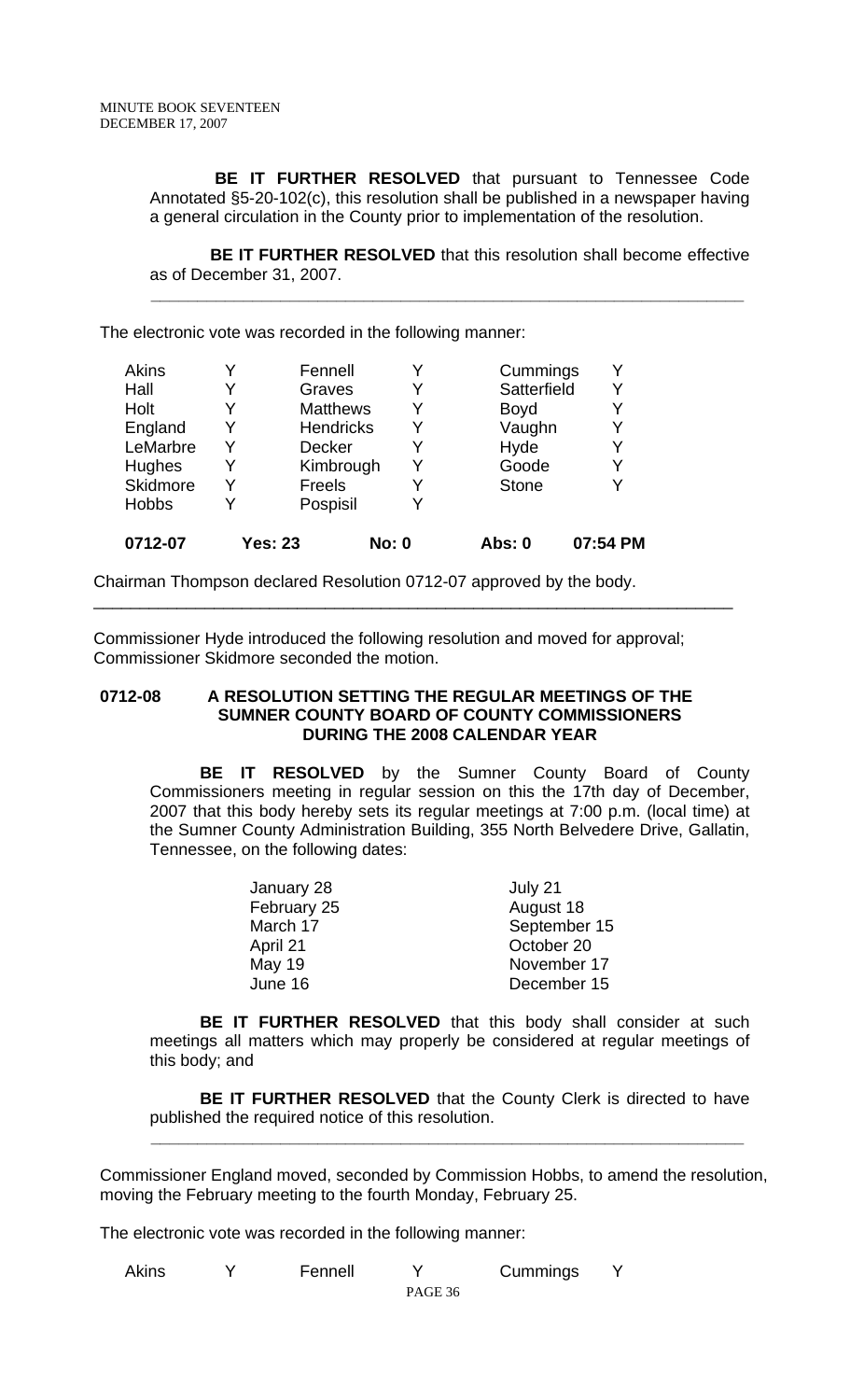|  | Y                                                                | <b>Hobbs</b> |   |
|--|------------------------------------------------------------------|--------------|---|
|  | Y                                                                | Skidmore     |   |
|  | Y                                                                | Hughes       | v |
|  | Y                                                                | LeMarbre     |   |
|  | Y                                                                | England      |   |
|  | Y                                                                | Holt         |   |
|  | Graves<br><b>Boyd</b><br>Vaughn<br>Hyde<br>Goode<br><b>Stone</b> |              |   |

Chairman Thompson declared the amendment approved by the body.

The electronic vote was recorded in the following manner:

| 0712-08FEB   |   | <b>Yes: 22</b>   | <b>No: 1</b> | Abs: 0       | 07:56 PM |
|--------------|---|------------------|--------------|--------------|----------|
| <b>Hobbs</b> |   | Pospisil         |              |              |          |
| Skidmore     | Y | Freels           | Y            | <b>Stone</b> | Y        |
| Hughes       | Y | Kimbrough        | Y            | Goode        | Y        |
| LeMarbre     | Y | <b>Decker</b>    |              | Hyde         | N        |
| England      | Y | <b>Hendricks</b> | Y            | Vaughn       | Y        |
| Holt         | Y | <b>Matthews</b>  | Y            | <b>Boyd</b>  | Y        |
| Hall         | Y | Graves           | Y            | Satterfield  | Y        |
| Akins        | v | Fennell          |              | Cummings     | Y        |

 Chairman Thompson declared Resolution 0712-08 as amended approved by the body.  $\overline{\phantom{a}}$  , and the contribution of the contribution of the contribution of the contribution of the contribution of  $\overline{\phantom{a}}$ 

# **BUDGET COMMITTEE**

Commissioner Kimbrough introduced the following resolution and moved for approval; Commissioner Holt seconded the motion.

#### 0712-09 A RESOLUTION CREATING A ROAD CONSTRUCTION AND **IMPROVEMENT ESCROW FUND, WITH INITIAL FUNDING OF TWO \$500,000.00 LOAN PAYMENTS TO BE APPROPRIATED FROM THE HOSPITAL SALE FUND, TO BE USED FOR THE CONSTRUCTION AND IMPROVEMENT OF EXISTING ROAD NEEDS BROUGHT ABOUT BY NEW DEVELOPMENT IN AN AREA AND DESIGNATING THIS FUND AS THE PERMANENTLY DESIGNATED ACCOUNT FOR EXISTING AND FUTURE ROAD IMPROVEMENT PAYMENTS WITH ROAD DEVELOPMENT ISSUES TO BE OVERSEEN AND APPROVED BY THE ROAD COMMITTEE, ROAD SUPERINTENDENT, AND COUNTY ENGINEER BASED UPON THE HEALTH, SAFETY AND WELFARE NEEDS OF THE EFFECTED AREA.**

 **WHEREAS**, Sumner County is one of the fastest growing counties in the state of Tennessee but with such phenomenal growth comes increasing traffic problems, road safety concerns, and numerous other issues that could contribute to a community-wide crisis; and

 **WHEREAS**, with the unprecedented growth of Sumner County, numerous subdivisions and new residential and commercial areas are being developed, constructed, and planned, thereby bringing many more people and vehicles to the already overburdened roads of our county; and

 **WHEREAS,** this new growth also brings additional children for schools, facilitating the needs for more school buses and more schools to be placed in areas that already lack sufficient connector roadways; and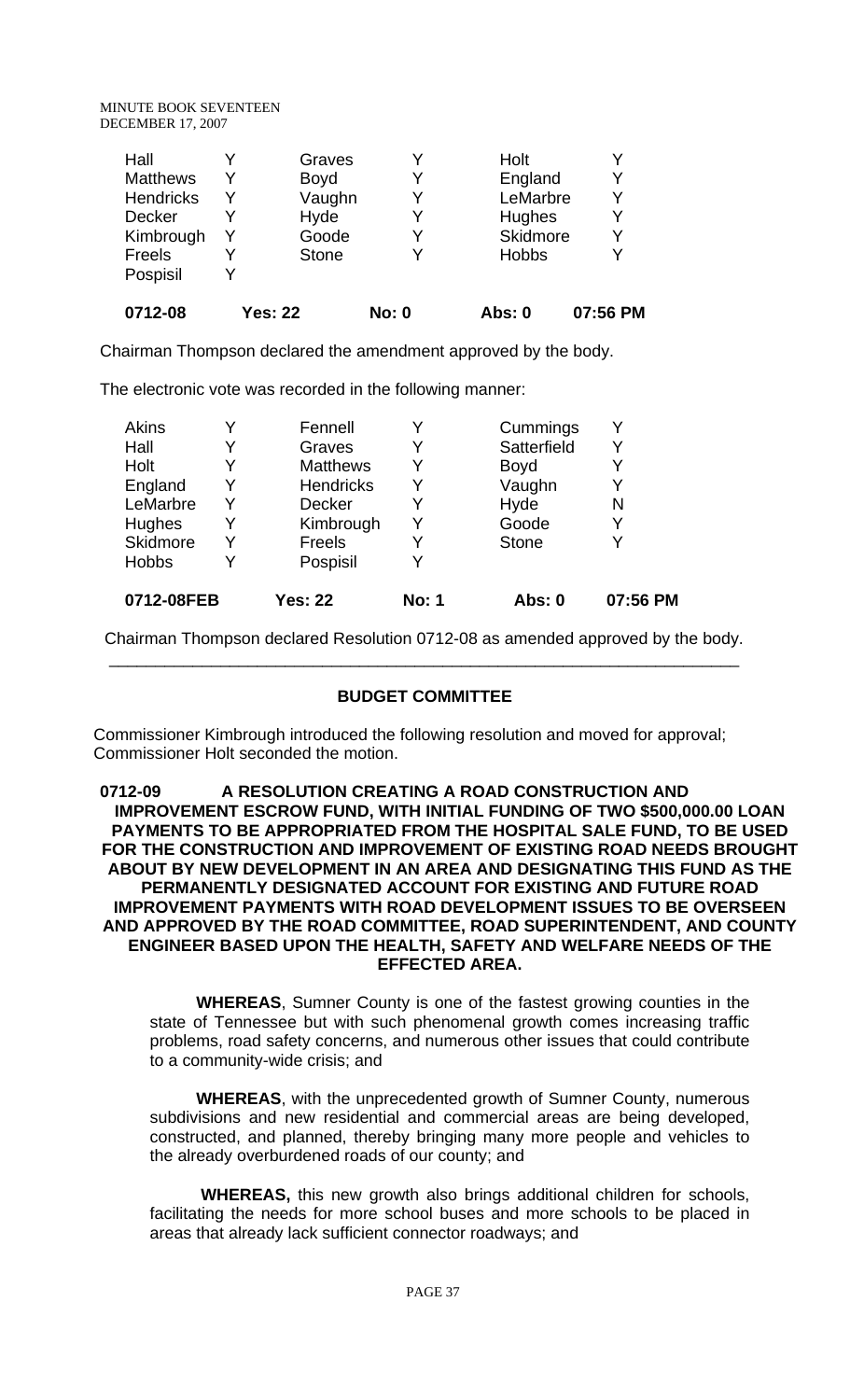**WHEREAS,** the county, as it changes from agricultural to more urban is seeing much of its farm land changed to large single and multifamily developments and its narrow winding country lanes used to carry the traffic burden of large, multilane roadways; and

 **WHEREAS,** these new neighborhoods not only effect those living in the development, but those residing and working in the vicinity, thereby making traffic congestion and road safety the number one problem in our county; and

 **WHEREAS**, the present adequate facilities tax, property taxes, sales tax, wheel taxes as well as other taxing mechanisms available to the county do not support the cost of improving the roadway needs of the ever increasing population; and

 **WHEREAS**, the existing roads must be improved for the prudent protection of all who travel the transportation network; but, the citizens presently living in the area should not be burdened with the entire cost of improving the roads for future citizens brought in by the new developments; and

 **WHEREAS**, it is the desire of this body to coordinate efforts to address the health, safety and public welfare concerns within our county with the desire of developers to bring new and cost effective construction projects and developments to our county.

 **NOW, THEREFORE, BE IT RESOLVED** by the Sumner County Board of County Commissioners meeting in regular session on this the 17th day of December, 2007 that this body does hereby assert that the growth needs and issues as set forth above are adopted; and

 **BE IT FURTHER RESOLVED** that these matters are of such a great concern that this body must address these needs in order to protect the interests of those who live and work here now as well as those who will be future members of our community; and

 **BE IT FURTHER RESOLVED** that pursuant to Tennessee Code Annotated §5-1-118 and §6-2-201, this body does adopt all statutory sections necessary to undertake the collection of these fees; and

**BE IT FURTHER RESOLVED** that in order to embark upon a long term plan to address these areas of concern, this body does hereby undertake the following actions:

- (1) Establish a permanently designated fund to be known as the "Road Improvement and Construction Escrow Fund" (hereinafter referred to as the "Road Escrow Fund");and
- (2) Designate the Road Escrow Fund as the depository of all funds collected, donated or otherwise received by the county to be used for the construction and improvement of county roads most affected by growth in a particular area; and
- (3) Designate the Director of Finance to coordinate and oversee the Road Escrow Fund, and
- (4) Designate the Road Committee, the Road Superintendent and the County Engineer to oversee and approve the road development needs of an effected area and determine the most cost effective way to address the health, safety and welfare needs of a community with final approval by the Board of County Commissioners; and
- (5) Establish effective June 1, 2008 a road contribution or fee (hereinafter referred to as "the Road Fee") shall be paid when a building permit is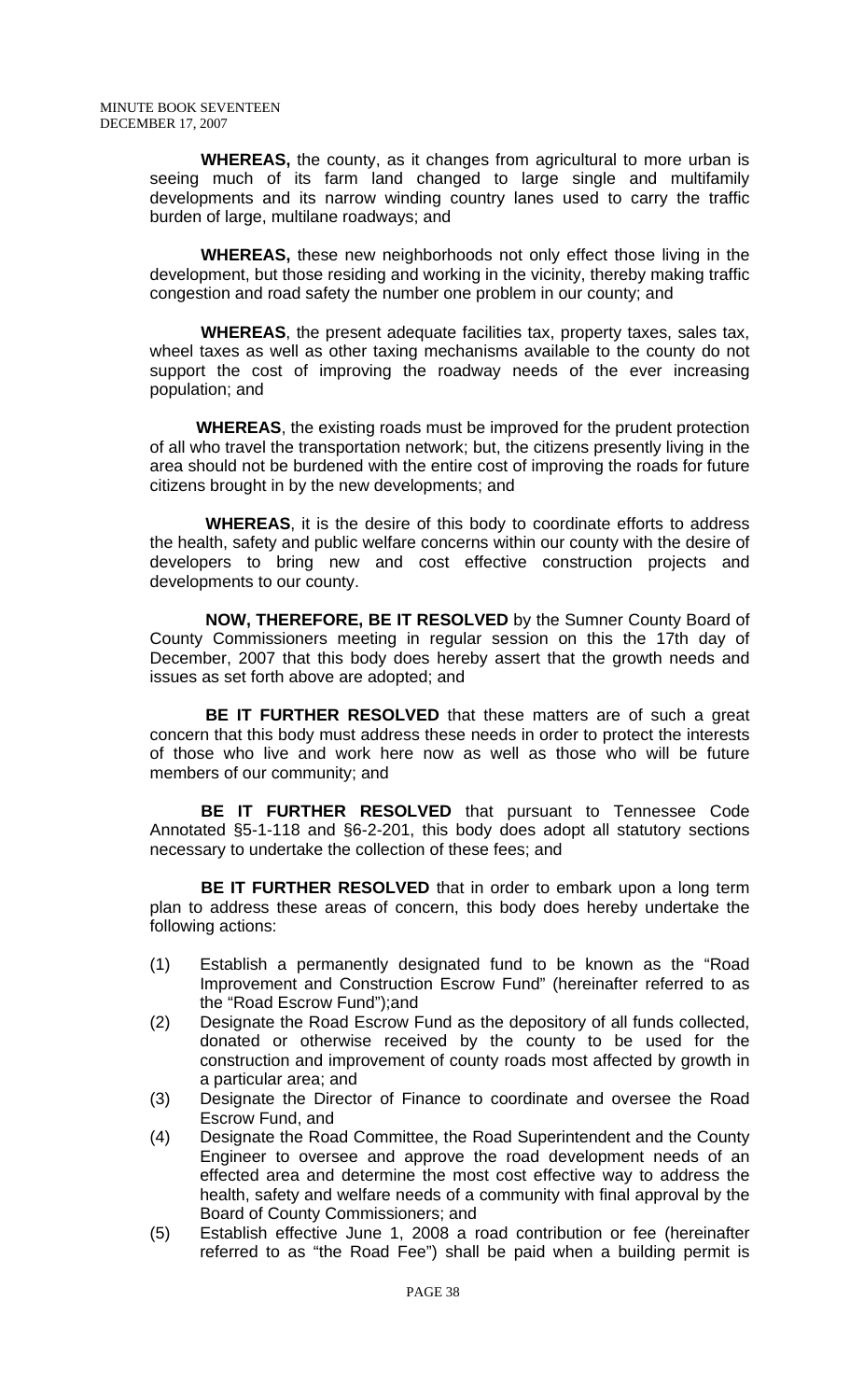sought for any single family home unit equivalent being built in the unincorporated areas of the county in the manner set forth below:

- (a) The Road Fee of \$750.00 for each single family home unit equivalent shall be collected by the Sumner County Codes Department; and
- (b) The Road Fee shall be collected when a building permit is obtained; and
- (c) All Road fees collected shall be paid into the Road Escrow Fund which will be used for road construction and improvement in the zone where the structure will be built and shall be placed in the appropriate zone fund; and
- (d) Funds deposited into the Road Escrow Fund shall be placed in the zone fund designated for the particular area from which the sums arise. Prior to implementation of the policy the Road Committee, subject to full County Commission approval, shall determine the zones; and
- (e) Developers of large or any size subdivision are encouraged to prepay any or a portion of the Road Fees that will be generated by the development in order to coordinate needed road improvements with subdivision development; and
- (f) Developers of multifamily housing shall pay all funds due at the time the building permit is issued for each unit. This prepayment is necessitated by the traffic needs that must be addressed due to the higher concentration of cars from the location; and
- (g) Any subdivision or development plans which have been approved prior to the passage of this resolution, but for which a building permit has not yet been sought, will be responsible for the payment of the road fee when each building permit is sought; and
- (h) Any Subdivision or development, which has already donated funds or reached an agreement with the county for road improvement donations, shall continue to abide by the terms previously committed instead of participating in the payment of this Road Fee. However, such agreements must be completed by June 1, 2010 as after that date, any building permits sought must pay the Road Fee and any future fees or expenses in effect at that time; and
- (i) Any road improvement funds received, regardless of the source, after the passage of this resolution shall be deposited into the Road Escrow Fund.
- (6) Instruct the Planning Commission to provide a monthly report to the Road Committee in order to keep them apprised of future development plans that are proceeding through the planning commission process.
- (7) Request and encourage the Board of Education, the cities of the county, developers, other groups or interested citizens to provide information or reports to the Road Committee to show a need or future need for assistance with an area.
- (8) Direct the Road Committee to draft rules and regulations for any aggrieved party to appeal or object to the payment of the Road Fee and create exceptions that can be granted for hardship situations.
- (9) Create a committee known as the *Road Fund Appeal Committee* which shall be comprised of five (5) members. The membership shall be [1] a member of the planning commission chosen by that body, [2] a member of the road committee chosen by that committee, [3] a member of the public works committee chosen by that committee, [4] chairman or vice chairman of the county commission and [5] a citizen chosen by the county executive. The planning director, the codes director and the county engineer shall also serve as Ex Officio members of the committee. Membership, not based on office or position shall be chosen annually in December, and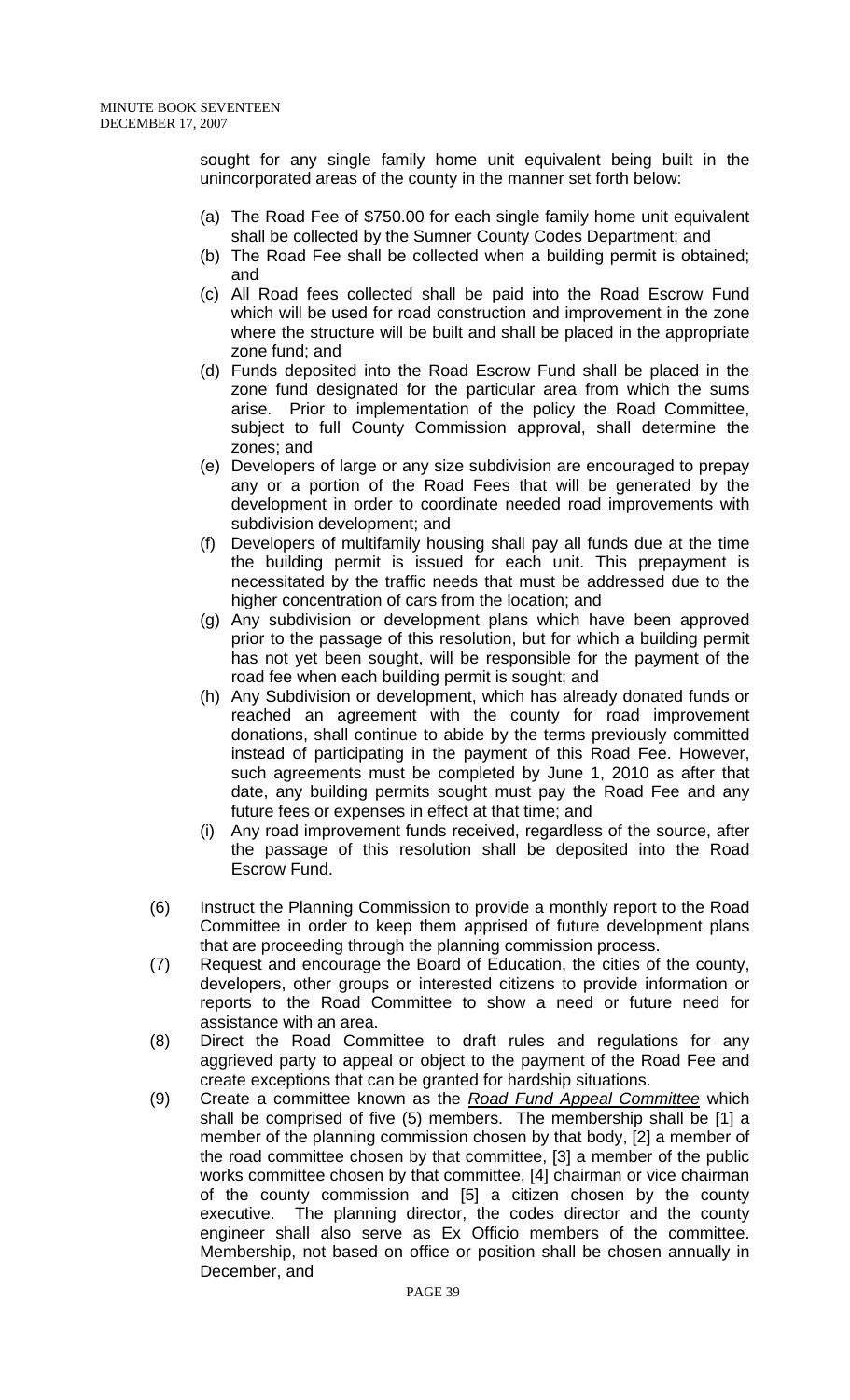- (10) Direct the Road Fund Appeal Committee to draft rules and regulations for any aggrieved party to appeal or object to the payment of the Road Fee and create exceptions that can be granted for hardship situations. Such rules shall be approved by this body.
- (11) Direct the Codes Director and County Engineer to draft rules and regulations to insure the collection of the fee from affected cities who have planning areas in unincorporated areas of the county, as well as rules for insuring that all appropriate county offices are aware that the fee has been paid for a single family home unit equivalent.

**BE IT FURTHER RESOLVED** that if any portion of this resolution is found to illegal or unlawful, the remaining provisions of the resolution shall remain in full force and effect until overturned or abandoned by this body; and

 **BE IT FURTHER RESOLVED** that to be effective, this resolution must be passed by a two-thirds vote of this body; and

 **BE IT FURTHER RESOLVED** that this resolution is shall become effective June 1, 2008, the public welfare requiring it; and

 **BE IT FURTHER RESOLVED** that the initial loans shall be repaid to the Hospital Sale Fund when the surplus level of collection reaches the initial loan funds.

\_\_\_\_\_\_\_\_\_\_\_\_\_\_\_\_\_\_\_\_\_\_\_\_\_\_\_\_\_\_\_\_\_\_\_\_\_\_\_\_\_\_\_\_\_\_\_\_\_\_\_\_\_\_\_\_\_\_\_\_\_\_\_\_\_

Commissioner Stone moved, seconded by Commissioner Freels, to allow one-half of the \$750.00 collected to be used to replenish the Hospital Fund until the original amount is repaid plus interest. Furthermore, he stated that expending money from the Improvement Escrow Fund would require approval of the Commission.

The electronic vote was recorded in the following manner:

| 0712-09      |   | <b>Yes: 12</b>   | <b>No:11</b> | <b>Abs: 0</b> | <b>RETURNED</b> |
|--------------|---|------------------|--------------|---------------|-----------------|
| <b>Hobbs</b> | Y | Pospisil         | N            |               |                 |
| Skidmore     | Y | Freels           | Y            | <b>Stone</b>  |                 |
| Hughes       | N | Kimbrough        | N            | Goode         | N               |
| LeMarbre     | N | <b>Decker</b>    | Y            | Hyde          | N               |
| England      | Y | <b>Hendricks</b> | N            | Vaughn        |                 |
| Holt         | Y | <b>Matthews</b>  | N            | <b>Boyd</b>   | N               |
| Hall         | N | Graves           |              | Satterfield   |                 |
| Akins        |   | Fennell          | N            | Cummings      |                 |

Chairman Thompson declared the amendment failed to pass.

 Commissioner Satterfield's motion to sever the Hospital Fund from the approval of the \$750.00 fee died for lack of a second.

\_\_\_\_\_\_\_\_\_\_\_\_\_\_\_\_\_\_\_\_\_\_\_\_\_\_\_\_\_\_\_\_\_\_\_\_\_\_\_\_\_\_\_\_\_\_\_\_\_\_\_\_\_\_\_\_\_\_\_\_\_\_\_\_\_\_\_

Commissioner Cummings moved, seconded by Commissioner Satterfield, to eliminate from the body of the resolution any reference to the \$500,000.00 taken from the Hospital Fund.

The electronic vote was recorded in the following manner:

| Akins    |   | Fennell          |         | Cummings    |   |
|----------|---|------------------|---------|-------------|---|
| Hall     | N | Graves           |         | Satterfield |   |
| Holt     | N | <b>Matthews</b>  |         | <b>Boyd</b> |   |
| England  |   | <b>Hendricks</b> |         | Vaughn      | N |
| LeMarbre |   | <b>Decker</b>    |         | Hyde        |   |
|          |   |                  | PAGE 40 |             |   |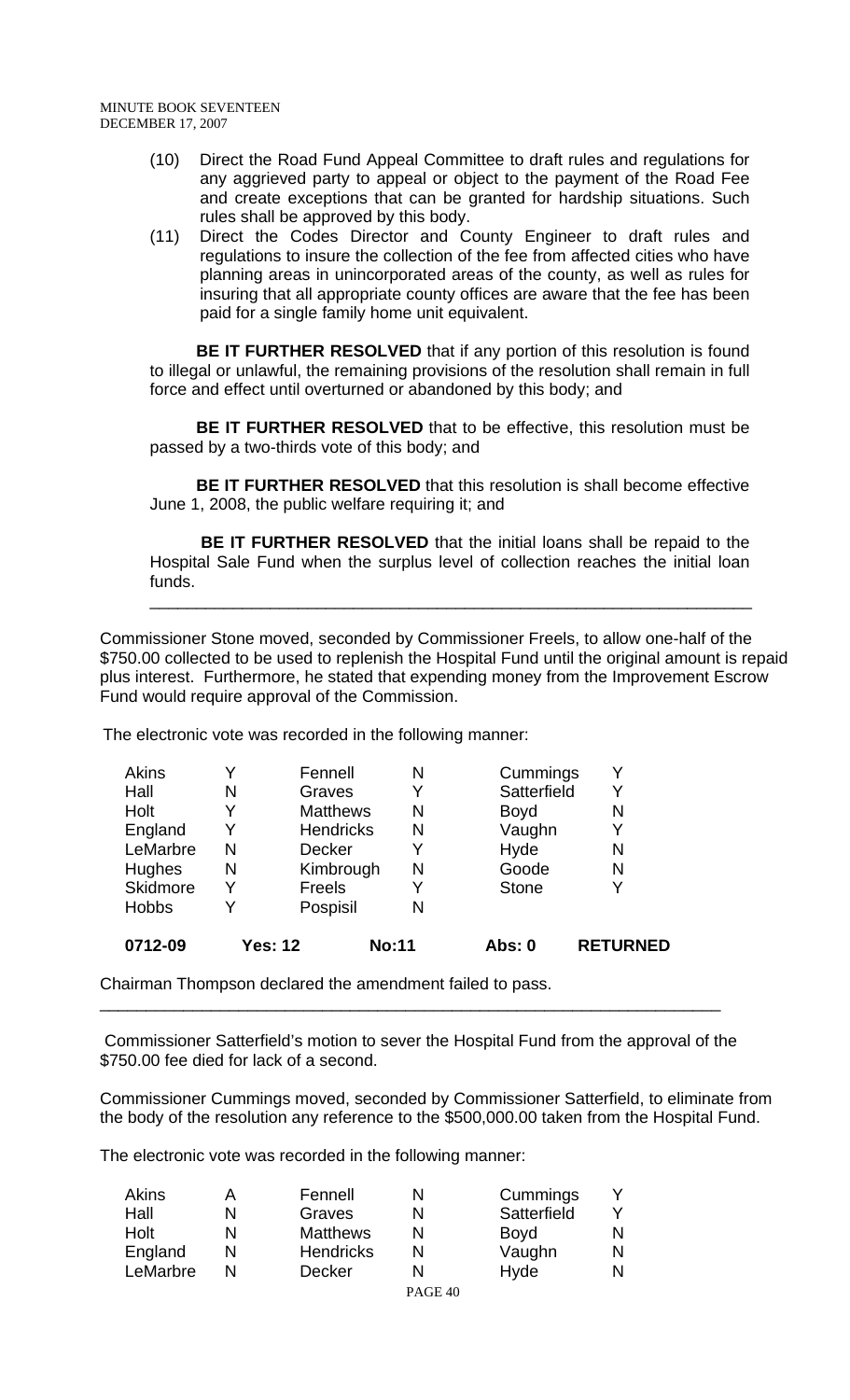| 0712-09REMOVE     | Yes: 4                    | <b>No: 18</b> |              | Abs: 1 | 08:13 PM |
|-------------------|---------------------------|---------------|--------------|--------|----------|
| Skidmore<br>Hobbs | <b>Freels</b><br>Pospisil |               | <b>Stone</b> |        |          |
| Hughes            | Kimbrough                 |               | Goode        |        |          |

Chairman Thompson declared the amendment the motion failed to pass.

Commissioner Cummings moved, seconded by Commission Hughes, to refer the matter to the Highway Commission and the Budget Committees. Commissioner Hughes later withdrew his second.

Commission Goode moved, seconded by Commissioner Skidmore, to separate the \$750.00 fee and refer the funding mechanism to the Budget Committee.

Commissioner Stone moved, Commissioner Akins seconded, to refer the entire resolution back to the Budget Committee and other pertinent committees in order to get everything in order.

The electronic vote was recorded in the following manner:

| <b>Akins</b> |   | Fennell          | N             | Cummings     | N        |
|--------------|---|------------------|---------------|--------------|----------|
| Hall         | N | Graves           | N             | Satterfield  | N        |
| Holt         | N | <b>Matthews</b>  | N             | <b>Boyd</b>  | N        |
| England      | N | <b>Hendricks</b> | N             | Vaughn       | N        |
| LeMarbre     | N | <b>Decker</b>    | N             | Hyde         | N        |
| Hughes       | N | Kimbrough        | N             | Goode        | N        |
| Skidmore     | N | <b>Freels</b>    | N             | <b>Stone</b> | Y        |
| <b>Hobbs</b> | N | Pospisil         | N             |              |          |
| 0712-09REFER |   | <b>Yes: 2</b>    | <b>No: 21</b> | Abs: 0       | 08:42 PM |

Chairman Thompson declared the motion to refer failed to pass.

 The electronic vote on Commissioner Goode's amendment was recorded in the following manner:

| 0712-09REFER |   | <b>Yes: 22</b>   | <b>No: 1</b> | Abs: 0       | 08:43 PM |
|--------------|---|------------------|--------------|--------------|----------|
| <b>Hobbs</b> |   | Pospisil         | Y            |              |          |
| Skidmore     |   | <b>Freels</b>    | N            | <b>Stone</b> | v        |
| Hughes       | Y | Kimbrough        | Y            | Goode        | Y        |
| LeMarbre     | Y | <b>Decker</b>    | Y            | Hyde         | Y        |
| England      |   | <b>Hendricks</b> | Y            | Vaughn       | Y        |
| Holt         |   | <b>Matthews</b>  | Y            | <b>Boyd</b>  |          |
| Hall         |   | Graves           | Y            | Satterfield  | v        |
| Akins        | v | Fennell          |              | Cummings     | Y        |

Chairman Thompson declared passage of the motion to refer the Hospital Fund portion of the resolution.

Commissioner Stone moved, seconded by Commissioner Holt, that the resolution state that the Commission will have final approval of expenditures related to the revenue generated by the \$750.00 fee.

The electronic vote was recorded in the following manner:

| Akins | Fennell |         | Cummings    |  |
|-------|---------|---------|-------------|--|
| Hall  | Graves  |         | Satterfield |  |
|       |         | PAGE 41 |             |  |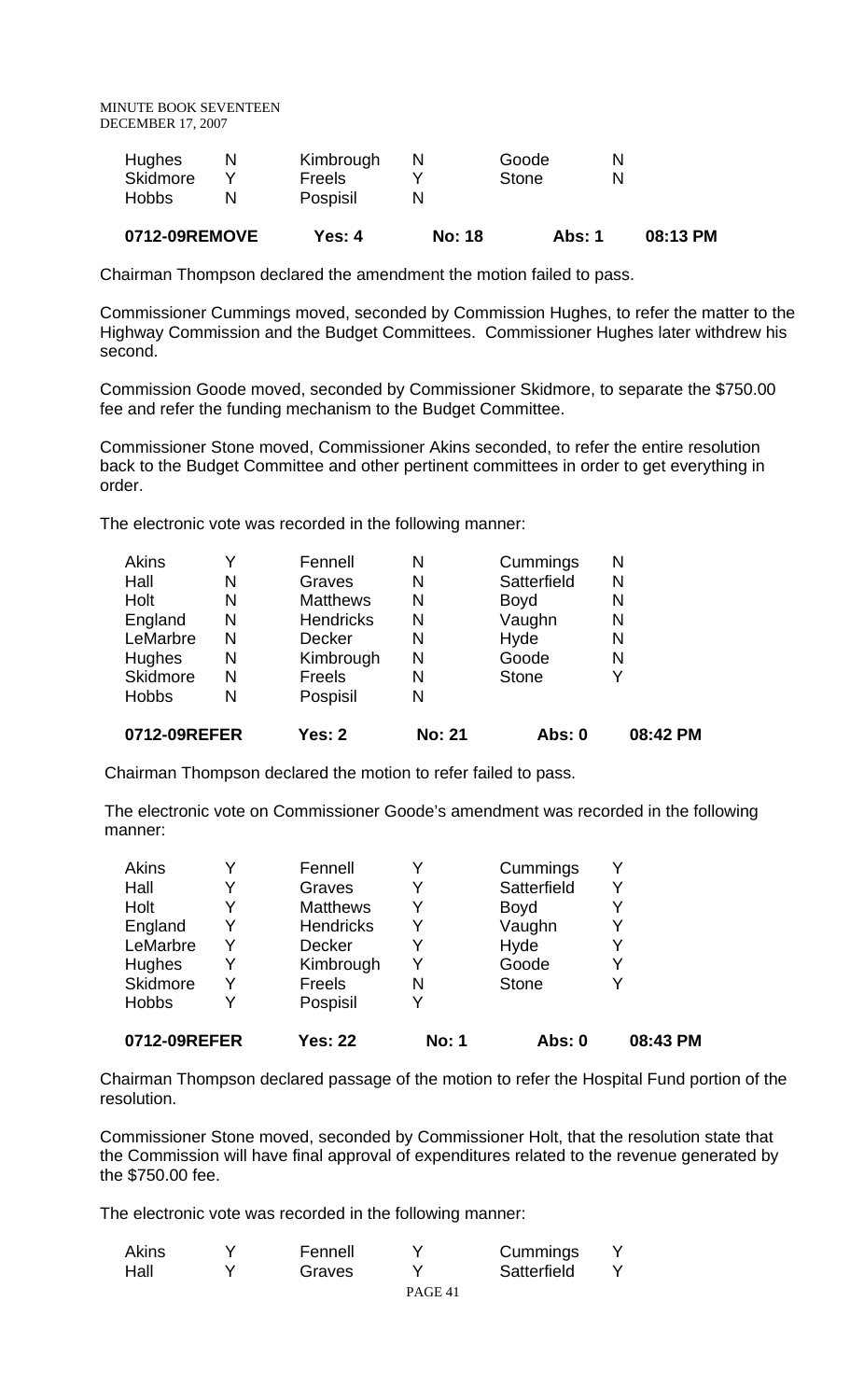|              | 0712-09COMMISSION | <b>Yes: 22</b>   |   | <b>No: 1</b> | Abs: 0 | 08:46 PM |
|--------------|-------------------|------------------|---|--------------|--------|----------|
| <b>Hobbs</b> |                   | Pospisil         |   |              |        |          |
| Skidmore     | Y                 | <b>Freels</b>    | N | <b>Stone</b> | ∨      |          |
| Hughes       | Y                 | Kimbrough        |   | Goode        | v      |          |
| LeMarbre     | Y                 | <b>Decker</b>    |   | Hyde         |        |          |
| England      | Y                 | <b>Hendricks</b> |   | Vaughn       |        |          |
| Holt         | V                 | <b>Matthews</b>  |   | <b>Boyd</b>  |        |          |

Chairman Thompson declared the amendment approved by the body.

The electronic vote was recorded in the following manner:

| <b>Akins</b>    | Fennell          |              | Cummings     | Y       |
|-----------------|------------------|--------------|--------------|---------|
| Hall            | Graves           | Y            | Satterfield  | Y       |
| Holt            | <b>Matthews</b>  | Y            | <b>Boyd</b>  | Y       |
| England         | <b>Hendricks</b> | Y            | Vaughn       | N       |
| LeMarbre        | <b>Decker</b>    | Y            | Hyde         | Y       |
| <b>Hughes</b>   | Kimbrough        | Y            | Goode        | А       |
| <b>Skidmore</b> | Freels           | N            | <b>Stone</b> | Y       |
| <b>Hobbs</b>    | Pospisil         |              |              |         |
| 0712-09         | <b>Yes: 20</b>   | <b>No: 2</b> | Abs: 1       | 08:46 P |

Chairman Thompson declared Resolution 0712-09 approved by the necessary two-thirds vote. \_\_\_\_\_\_\_\_\_\_\_\_\_\_\_\_\_\_\_\_\_\_\_\_\_\_\_\_\_\_\_\_\_\_\_\_\_\_\_\_\_\_\_\_\_\_\_\_\_\_\_\_\_\_\_\_\_\_\_\_\_\_\_\_\_\_\_\_\_\_\_\_\_\_

 Commissioner Kimbrough introduced the following resolution and moved for approval; Commissioner Hyde seconded the motion.

### **0712-10 A RESOLUTION APPROPRIATING \$14,918.00 FROM THE COUNTY GENERAL FUND RESERVE TO THE CAPITAL ACCOUNT OF THE OFFICE OF EMERGENCY MEDICAL SERVICES**

**BE IT RESOLVED** by the Sumner County Board of County Commissioners meeting in regular session on this the 17th day of December, 2007 that this body hereby appropriates \$14,918.00 from the County General Fund Reserve Account (101-39000) to the Emergency Medical Services Capital Account (55130-799) as funding for pediatric transport equipment as shown on the attachment herewith.

Commissioner Graves moved, seconded by Commissioner Hyde, to suspend the rules and allow Emergency Services Director Dennis Wallace to speak on the matter. The motion carried and Mr. Wallace entertained questions from commissioners regarding the resolution.

 $\frac{1}{2}$  ,  $\frac{1}{2}$  ,  $\frac{1}{2}$  ,  $\frac{1}{2}$  ,  $\frac{1}{2}$  ,  $\frac{1}{2}$  ,  $\frac{1}{2}$  ,  $\frac{1}{2}$  ,  $\frac{1}{2}$  ,  $\frac{1}{2}$  ,  $\frac{1}{2}$  ,  $\frac{1}{2}$  ,  $\frac{1}{2}$  ,  $\frac{1}{2}$  ,  $\frac{1}{2}$  ,  $\frac{1}{2}$  ,  $\frac{1}{2}$  ,  $\frac{1}{2}$  ,  $\frac{1$ 

Commissioner Hughes moved, seconded by Commissioner Fennell, to refer the matter to the Emergency Services Committee.

Upon discussion of the body, the electronic vote was recorded in the following manner:

|   | Fennell          | Cummings     |   |
|---|------------------|--------------|---|
| A | Graves           | Satterfield  | N |
| v | <b>Matthews</b>  | <b>Boyd</b>  |   |
|   | <b>Hendricks</b> | Vaughn       |   |
|   | <b>Decker</b>    | Hyde         |   |
|   | Kimbrough        | Goode        |   |
|   | Freels           | <b>Stone</b> |   |
|   | Pospisil         |              |   |
|   |                  |              |   |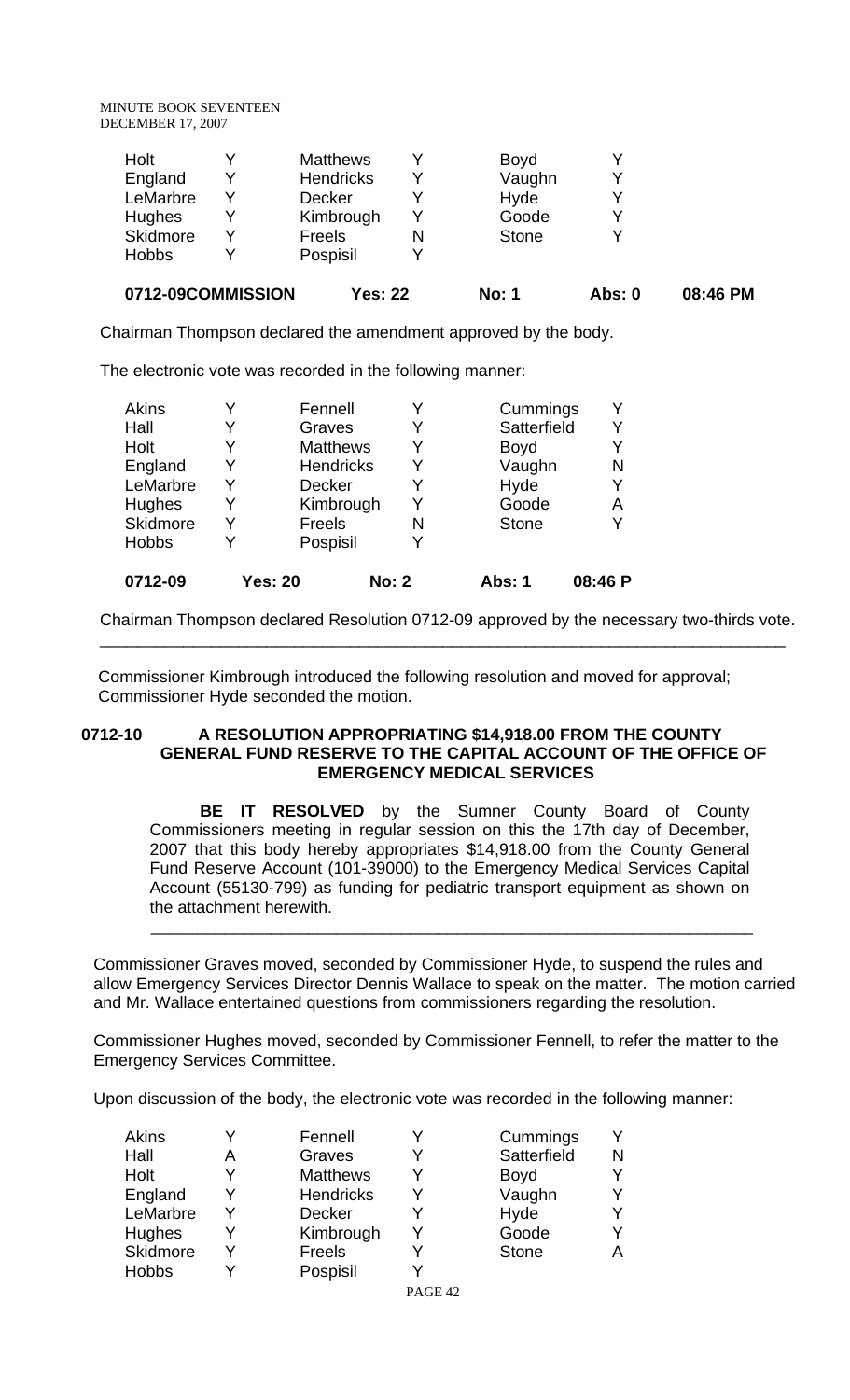### **0712-10-REFER Yes: 20 No: 1 Abs: 2 09:07 PM**

\_\_\_\_\_\_\_\_\_\_\_\_\_\_\_\_\_\_\_\_\_\_\_\_\_\_\_\_\_\_\_\_\_\_\_\_\_\_\_\_\_\_\_\_\_\_\_\_\_\_\_\_\_\_\_\_\_\_\_\_\_\_\_\_\_\_\_\_\_\_

Chairman Thompson declared Resolution 0712-10 referred by the body.

Commissioner Kimbrough introduced the following resolution and moved for approval; Commissioner Fennell seconded the motion.

#### **0712-11 A RESOLUTION APPROPRIATING \$164,471.00 FROM THE COUNTY GENERAL FUND RESERVE ACCOUNT TO THE SALARY MEDICAL PERSONNEL ACCOUNT OF THE OFFICE OF EMERGENCY MEDICAL SERVICES**

**BE IT RESOLVED** by the Sumner County Board of County Commissioners meeting in regular session on this the 17th day of December, 2007 that this body hereby appropriates \$164,471.00 as pass-thru funds from the County General Fund Reserve Account to the Salary Medical Personnel Account (101-55130-131) of the Office of Emergency Medical Services for additional staff as shown on the attachment herewith for the staffing of an additional full-time unit.

 $\frac{1}{2}$  ,  $\frac{1}{2}$  ,  $\frac{1}{2}$  ,  $\frac{1}{2}$  ,  $\frac{1}{2}$  ,  $\frac{1}{2}$  ,  $\frac{1}{2}$  ,  $\frac{1}{2}$  ,  $\frac{1}{2}$  ,  $\frac{1}{2}$  ,  $\frac{1}{2}$  ,  $\frac{1}{2}$  ,  $\frac{1}{2}$  ,  $\frac{1}{2}$  ,  $\frac{1}{2}$  ,  $\frac{1}{2}$  ,  $\frac{1}{2}$  ,  $\frac{1}{2}$  ,  $\frac{1$ 

The electronic vote was recorded in the following manner:

| Akins        | Fennell          | Y            | Cummings     |          |
|--------------|------------------|--------------|--------------|----------|
| Hall         | Graves           | Y            | Satterfield  | Y        |
| Holt         | <b>Matthews</b>  | Y            | <b>Boyd</b>  |          |
| England      | <b>Hendricks</b> | Α            | Vaughn       |          |
| LeMarbre     | <b>Decker</b>    | Y            | Hyde         |          |
| Hughes       | Kimbrough        | Y            | Goode        | Y        |
| Skidmore     | Freels           | Y            | <b>Stone</b> |          |
| <b>Hobbs</b> | Pospisil         | v            |              |          |
| 0712-11      | <b>Yes: 22</b>   | <b>No: 0</b> | Abs: 1       | 09:13 PM |

Chairman Thompson declared Resolution 0712-11 approved by the body on the first and final reading.

\_\_\_\_\_\_\_\_\_\_\_\_\_\_\_\_\_\_\_\_\_\_\_\_\_\_\_\_\_\_\_\_\_\_\_\_\_\_\_\_\_\_\_\_\_\_\_\_\_\_\_\_\_\_\_\_\_\_\_\_\_\_\_\_\_\_\_

#### **CONSENT AGENDA**

Commissioner Kimbrough introduced the following resolution and moved for approval; Commissioner Pospisil seconded the motion.

#### **0712-12 A RESOLUTION APPROVING THE FISCAL YEAR 2007-2008 SUMNER COUNTY BOARD OF EDUCATION GENERAL PURPOSE SCHOOL FUND BUDGET AMENDMENTS AND APPROPRIATING AND/OR TRANSFERRING SUCH FUNDS AS REQUIRED**

 **BE IT RESOLVED** by the Sumner County Board of County Commissioners meeting in regular session on this the 17th day of December, 2007 that this body hereby approves the 2007-2008 Sumner County Board of Education General Purpose School Fund budget amendments and appropriates and/or transfers such funds among the various accounts as shown on the attached schedules which are hereby incorporated as a part of this resolution.

**0712-13 A RESOLUTION APPROPRIATING UP TO \$974,244.00 TO THE BOARD** 

 $\frac{1}{2}$  ,  $\frac{1}{2}$  ,  $\frac{1}{2}$  ,  $\frac{1}{2}$  ,  $\frac{1}{2}$  ,  $\frac{1}{2}$  ,  $\frac{1}{2}$  ,  $\frac{1}{2}$  ,  $\frac{1}{2}$  ,  $\frac{1}{2}$  ,  $\frac{1}{2}$  ,  $\frac{1}{2}$  ,  $\frac{1}{2}$  ,  $\frac{1}{2}$  ,  $\frac{1}{2}$  ,  $\frac{1}{2}$  ,  $\frac{1}{2}$  ,  $\frac{1}{2}$  ,  $\frac{1$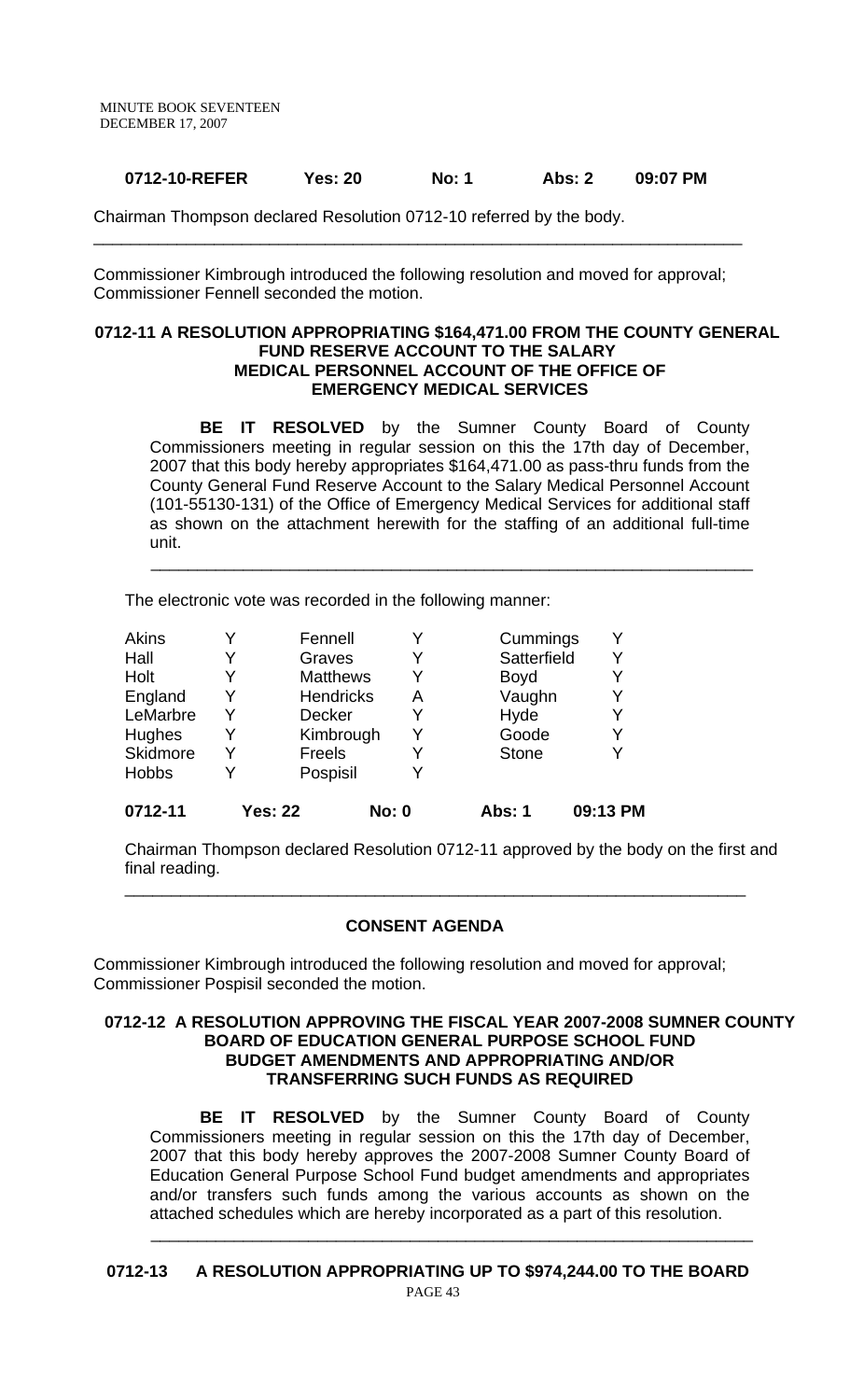#### **OF EDUCATION FOR THE PURCHASE OF 12 SCHOOL BUSES WITH FUNDS COMING FROM THE 2008-2009 BUDGET**

**BE IT RESOLVED** by the Sumner County Board of County Commissioners meeting in regular session on this the 17th day of December, 2007 that this body hereby appropriates up to \$974,244.00 to the Board of Education for the purchase of 12 school buses with the funds coming from the 2008-2009 budget.

#### **0712-14 A RESOLUTION APPROPRIATING \$345.00 FROM THE SALE OF MAPS ACCOUNT TO THE OFFICE SUPPLIES ACCOUNT OF THE TAX ASSESSOR**

 $\frac{1}{2}$  ,  $\frac{1}{2}$  ,  $\frac{1}{2}$  ,  $\frac{1}{2}$  ,  $\frac{1}{2}$  ,  $\frac{1}{2}$  ,  $\frac{1}{2}$  ,  $\frac{1}{2}$  ,  $\frac{1}{2}$  ,  $\frac{1}{2}$  ,  $\frac{1}{2}$  ,  $\frac{1}{2}$  ,  $\frac{1}{2}$  ,  $\frac{1}{2}$  ,  $\frac{1}{2}$  ,  $\frac{1}{2}$  ,  $\frac{1}{2}$  ,  $\frac{1}{2}$  ,  $\frac{1$ 

**BE IT RESOLVED** by the Sumner County Board of County Commissioners meeting in regular session on this the 17th day of December, 2007 that this body hereby appropriates \$345.00 from the Sale of Maps Account (101-44140) to the Office Supplies Account (52300-435) of the Assessor of Property's office for funds generated through sales and maps as shown on the attachment herewith.

# **0712-15 A RESOLUTION APPROPRIATING \$26,719.01 TO THE DRUG COURT BUDGET AS PASS-THRU FUNDS FROM GRANTS RECEIVED**

 $\overline{\phantom{a}}$  ,  $\overline{\phantom{a}}$  ,  $\overline{\phantom{a}}$  ,  $\overline{\phantom{a}}$  ,  $\overline{\phantom{a}}$  ,  $\overline{\phantom{a}}$  ,  $\overline{\phantom{a}}$  ,  $\overline{\phantom{a}}$  ,  $\overline{\phantom{a}}$  ,  $\overline{\phantom{a}}$  ,  $\overline{\phantom{a}}$  ,  $\overline{\phantom{a}}$  ,  $\overline{\phantom{a}}$  ,  $\overline{\phantom{a}}$  ,  $\overline{\phantom{a}}$  ,  $\overline{\phantom{a}}$ 

**BE IT RESOLVED** by the Sumner County Board of County Commissioners meeting in regular session on this the 17th day of December, 2007 that this body hereby appropriates \$26,719.01 to the Drug Court budget as pass-thru funds from grants received as shown on the attachments herewith.

 $\overline{\phantom{a}}$  ,  $\overline{\phantom{a}}$  ,  $\overline{\phantom{a}}$  ,  $\overline{\phantom{a}}$  ,  $\overline{\phantom{a}}$  ,  $\overline{\phantom{a}}$  ,  $\overline{\phantom{a}}$  ,  $\overline{\phantom{a}}$  ,  $\overline{\phantom{a}}$  ,  $\overline{\phantom{a}}$  ,  $\overline{\phantom{a}}$  ,  $\overline{\phantom{a}}$  ,  $\overline{\phantom{a}}$  ,  $\overline{\phantom{a}}$  ,  $\overline{\phantom{a}}$  ,  $\overline{\phantom{a}}$ 

# **0712-16 A RESOLUTION DECLARING VARIOUS ITEMS AS SURPLUS AND AUTHORIZING DISPOSAL OF SAME PURSUANT TO EXISITING POLICIES AND PROCEDURES**

 **BE IT RESOLVED** by the Sumner County Board of County Commissioners meeting in regular session on this the 17th day of December, 2007 that this body does hereby declare the items as surplus as shown on the attachments; and

 **BE IT FURTHER RESOLVED**, that the disposal of the same is authorized pursuant to existing policies and procedures.

# **PROPERTY TAX REFUNDS**

 $\frac{1}{2}$  ,  $\frac{1}{2}$  ,  $\frac{1}{2}$  ,  $\frac{1}{2}$  ,  $\frac{1}{2}$  ,  $\frac{1}{2}$  ,  $\frac{1}{2}$  ,  $\frac{1}{2}$  ,  $\frac{1}{2}$  ,  $\frac{1}{2}$  ,  $\frac{1}{2}$  ,  $\frac{1}{2}$  ,  $\frac{1}{2}$  ,  $\frac{1}{2}$  ,  $\frac{1}{2}$  ,  $\frac{1}{2}$  ,  $\frac{1}{2}$  ,  $\frac{1}{2}$  ,  $\frac{1$ 

The following property tax refund was included on the Consent Agenda:

Michael Clemmons etux Nancy \$194.94 Property Tax Collections

The electronic vote was recorded in the following manner:

| Akins         |   | Fennell          | Cummings     |  |
|---------------|---|------------------|--------------|--|
| Hall          |   | Graves           | Satterfield  |  |
| Holt          | v | <b>Matthews</b>  | <b>Boyd</b>  |  |
| England       |   | <b>Hendricks</b> | Vaughn       |  |
| LeMarbre      |   | <b>Decker</b>    | Hyde         |  |
| <b>Hughes</b> |   | Kimbrough        | Goode        |  |
| Skidmore      |   | Freels           | <b>Stone</b> |  |
| <b>Hobbs</b>  |   | Pospisil         |              |  |

PAGE 44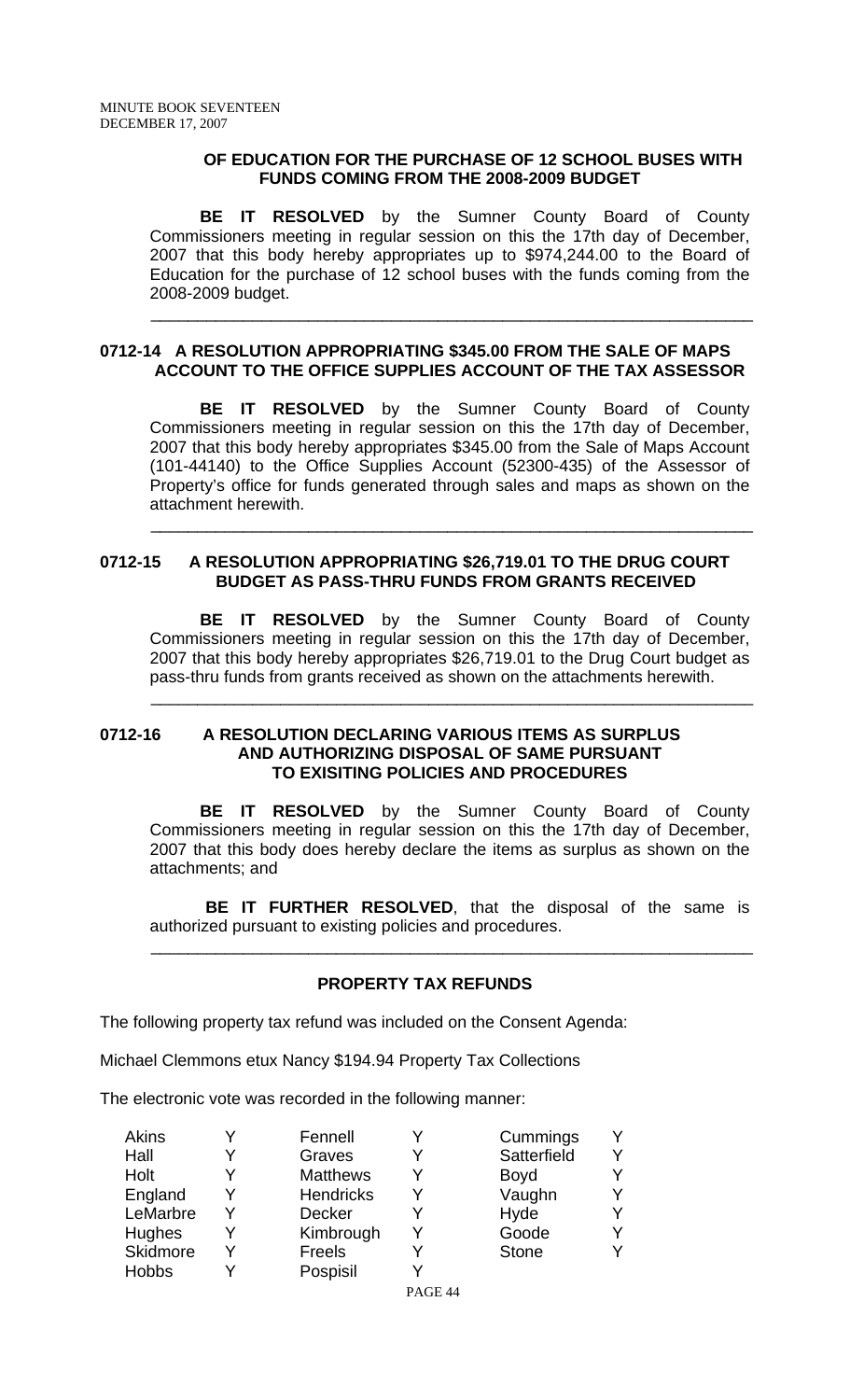#### **0712-CON Yes: 23 No: 0 Abs: 0 09:15 PM**

Chairman Thompson declared the Consent Agenda approved by the body on the first and final reading.

#### **NEW BUSINESS**

**\_\_\_\_\_\_\_\_\_\_\_\_\_\_\_\_\_\_\_\_\_\_\_\_\_\_\_\_\_\_\_\_\_\_\_\_\_\_\_\_\_\_\_\_\_\_\_\_\_\_\_\_\_\_\_\_\_\_\_\_\_\_\_\_\_\_\_\_\_** 

Commissioner Hyde introduced the following resolution and moved for approval; Commissioner Goode seconded the motion.

#### **0712-17 A RESOLUTION ENCOURAGING ALL COUNTY OFFICES TO PROVIDE MORE PERSONAL PHONE SERVICE TO MEMBERS OF THE PUBLIC**

**WHEREAS**, technology has grown in recent years in numerous ways that have aided society, however, with these advancements much personal contact has been lost; and

**WHEREAS**, when a citizen calls the county with a question or need, it is the hope of this body that initially personal assistance would be offered to the citizen instead of a menu of recorded choices.

**NOW, THEREFORE, BE IT RESOLVED** by the Sumner County Board of County Commissioners meeting in regular session on this the 17th day of December, 2007 that this body does strongly encourage all county offices, whenever possible, to have a person answer telephone and switch boards in order to quickly and personally assist our citizens with their needs. However, this recommendation is not meant to discourage use of voice mail or electronic methods when lines are in use or not available.

 $\frac{1}{2}$  ,  $\frac{1}{2}$  ,  $\frac{1}{2}$  ,  $\frac{1}{2}$  ,  $\frac{1}{2}$  ,  $\frac{1}{2}$  ,  $\frac{1}{2}$  ,  $\frac{1}{2}$  ,  $\frac{1}{2}$  ,  $\frac{1}{2}$  ,  $\frac{1}{2}$  ,  $\frac{1}{2}$  ,  $\frac{1}{2}$  ,  $\frac{1}{2}$  ,  $\frac{1}{2}$  ,  $\frac{1}{2}$  ,  $\frac{1}{2}$  ,  $\frac{1}{2}$  ,  $\frac{1$ 

The electronic vote was recorded in the following manner:

| <b>Akins</b><br>Hall<br>Holt<br>England<br>LeMarbre<br>Hughes | Α<br>Y<br>Α<br>Y<br>Y | Fennell<br>Graves<br><b>Matthews</b><br><b>Hendricks</b><br><b>Decker</b><br>Kimbrough |              | Y<br>Y<br>Y<br>Y<br>Y | Cummings<br>Satterfield<br><b>Boyd</b><br>Vaughn<br>Hyde<br>Goode | Y<br>Y<br>Y<br>Y<br>Y<br>Y |
|---------------------------------------------------------------|-----------------------|----------------------------------------------------------------------------------------|--------------|-----------------------|-------------------------------------------------------------------|----------------------------|
| Skidmore<br><b>Hobbs</b>                                      | Y<br>А                | Freels<br>Pospisil                                                                     |              | v                     | <b>Stone</b>                                                      | Y                          |
| 0712-17                                                       | <b>Yes: 20</b>        |                                                                                        | <b>No: 0</b> |                       | <b>Abs: 3</b>                                                     | 09:19 PM                   |

Chairman Thompson declared Resolution 0712-17 approved by the body.

#### **ADJOURNMENT**

\_\_\_\_\_\_\_\_\_\_\_\_\_\_\_\_\_\_\_\_\_\_\_\_\_\_\_\_\_\_\_\_\_\_\_\_\_\_\_\_\_\_\_\_\_\_\_\_\_\_\_\_\_\_\_\_\_\_\_\_\_\_\_\_\_\_\_\_\_\_\_\_\_

Chairman Thompson declared the Commission meeting adjourned at 9:20 p.m.

\_\_\_\_\_\_\_\_\_\_\_\_\_\_\_\_\_\_\_\_\_\_\_\_\_\_\_\_\_\_\_ \_\_\_\_\_\_\_\_\_\_\_\_\_\_\_\_\_\_\_\_\_\_\_\_\_\_\_\_\_\_\_

BILL KEMP, CLERK R.J. "HANK" THOMPSON, CHAIRMAN